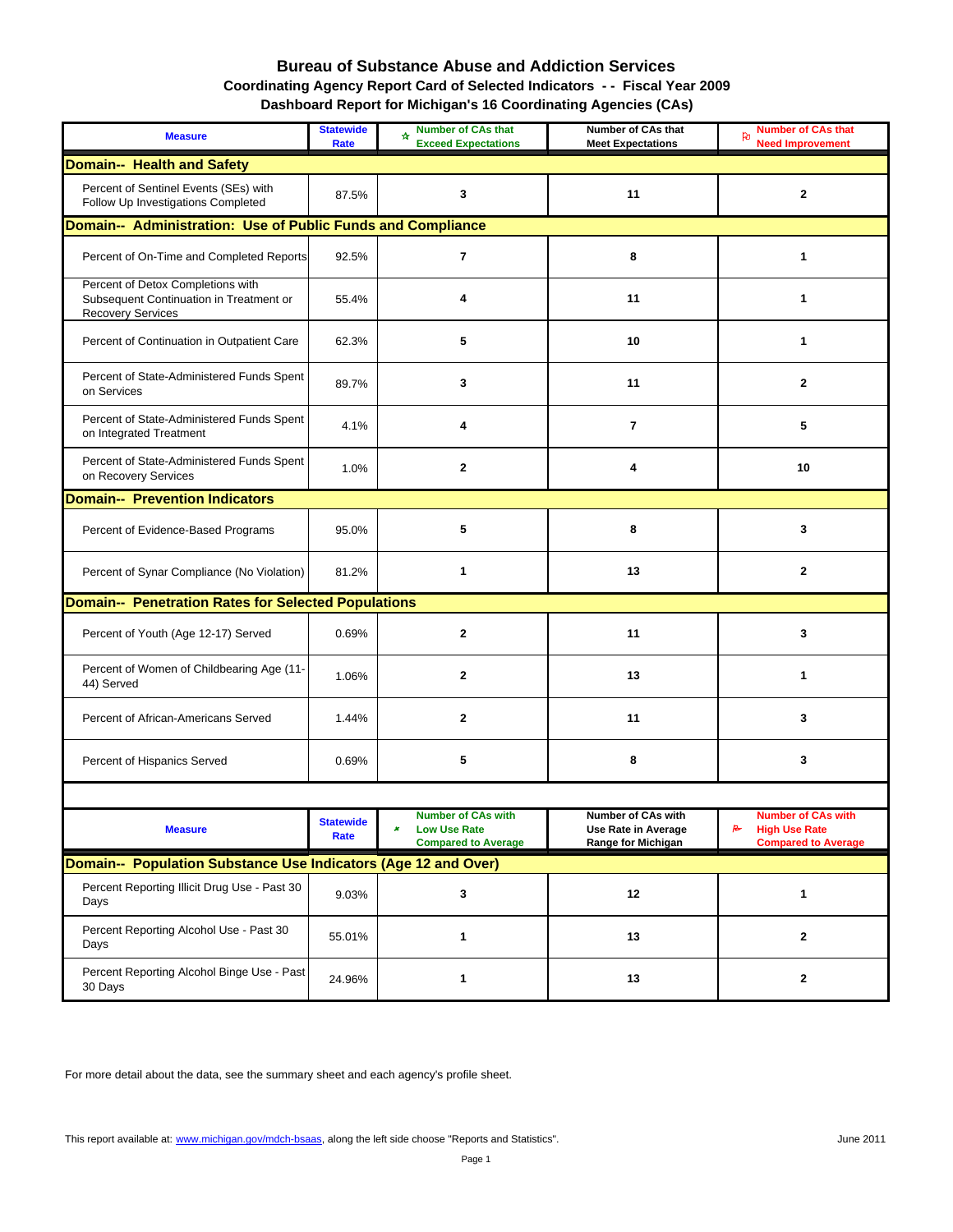#### **Bureau of Substance Abuse and Addiction ServicesReport Card Summary Coordinating Agency Report Card of Selected Indicators - - Fiscal Year 2009**

| Domain:                    | <b>Health and</b><br><b>Safety</b>                     |                                    |                                                      | Administration: Use of Public Funds and Compliance |                                             |                                                            |                                                                |                                                     | <b>Prevention Indicators</b> | <b>Penetration Rates for Selected Populations</b> |                                                       |                      | <b>Population Substance Use Indicators</b><br>(Age 12 and Over)<br><b>Reported for Past 30 Days</b> |                                   |          |                                                                |
|----------------------------|--------------------------------------------------------|------------------------------------|------------------------------------------------------|----------------------------------------------------|---------------------------------------------|------------------------------------------------------------|----------------------------------------------------------------|-----------------------------------------------------|------------------------------|---------------------------------------------------|-------------------------------------------------------|----------------------|-----------------------------------------------------------------------------------------------------|-----------------------------------|----------|----------------------------------------------------------------|
| <b>Measures:</b>           | <b>Sentinel</b><br><b>Event</b><br>Investi-<br>gations | <b>On-Time</b><br><b>Reporting</b> | <b>Detox</b><br><b>Subsequent</b><br><b>Services</b> | <b>Outpatient</b><br><b>Contin</b><br>-uation      | <b>Funds</b><br>Spent on<br><b>Services</b> | <b>Funds</b><br>Spent on<br>Integrated<br><b>Treatment</b> | <b>Funds</b><br>Spent on<br><b>Recovery</b><br><b>Supports</b> | <b>Evidence-</b><br><b>Based</b><br><b>Programs</b> | Synar<br><b>Compliance</b>   | Youth (Age<br>$12 - 17$                           | <b>Women of</b><br>Childbear-<br>ing Age<br>$(11-44)$ | African-<br>American | <b>Hispanic</b>                                                                                     | <b>Illicit Drug</b><br><b>Use</b> |          | 5 or More<br><b>Alcohol Use Drinks Same</b><br><b>Occasion</b> |
| Agency                     |                                                        |                                    |                                                      |                                                    |                                             |                                                            |                                                                |                                                     |                              |                                                   |                                                       |                      |                                                                                                     |                                   |          |                                                                |
| <b>BABH/Riverhaven</b>     | No SEs                                                 | 80.0%                              | 44.3%                                                | 69.5% $\star$                                      | 85.6%                                       | $0.0\%$ PU                                                 | 0.2%                                                           | 97.1%                                               | 80.8%                        | 0.77%                                             | 1.44%                                                 | 1.94%                | 1.08% $\bm{\hat{x}}$                                                                                | 7.63%                             | 53.83%   | 26.33%                                                         |
| <b>Detroit Dpt.H&amp;W</b> | 100.0% $\sqrt{\star}$                                  | 90.0%                              | 57.4%                                                | $69.0\%$ $\star$                                   | 89.6%                                       | $6.8\%$ $\frac{1}{11}$                                     | 1.5%                                                           | 61.3% PD                                            | 90.5%                        | 0.92%                                             | 1.49%                                                 | 1.22%                | $0.38\%$ P                                                                                          | 12.91% B                          | 39.93%   | 21.11% $\star$                                                 |
| <b>Genesee Co.CMH</b>      | No SEs                                                 | 80.0%                              | 59.5%                                                | 49.3% PD                                           | 93.0% $\star$                               | $0.0\%$ $E$                                                | 2.4%                                                           | 98.4%                                               | 78.6% P                      | $2.02\%$ $\star$                                  | 1.31%                                                 | 1.79%                | $1.74\%$                                                                                            | 10.25%                            | 51.08%   | 22.39%                                                         |
| Kalamazoo Co.CMH           | No SEs                                                 | $70.0\%$ P                         | 72.1%                                                | 68.2%                                              | 89.7%                                       | 1.0%                                                       | $0.0\%$ 比                                                      | 95.6%                                               | 88.2%                        | 0.82%                                             | 1.67% $\star$                                         | 2.96% $\sqrt{\star}$ | 0.82%                                                                                               | 8.86%                             | 53.86%   | 25.14%                                                         |
| Lakeshore C.C.             | No SEs                                                 | 90.0%                              | 68.7%                                                | 60.3%                                              | 92.2%                                       | $0.0\%$ Po                                                 | $0.0\%$ P                                                      | 92.5%                                               | 81.5%                        | 0.84%                                             | 0.93%                                                 | 1.92%                | $1.08\%$ $\lambda$                                                                                  | 8.54%                             | 54.11%   | 23.92%                                                         |
| Macomb Co.CMH              | No SEs                                                 | 100.0% $\mathbf{\hat{x}}$          | 75.0%                                                | 56.7%                                              | 86.3%                                       | 8.9% $*$                                                   | 0.0% $E$                                                       | 100.0% $\star$                                      | 89.8%                        | 0.52%                                             | 1.02%                                                 | 1.46%                | $0.39%$ P                                                                                           | 8.30%                             | 57.76%   | 25.28%                                                         |
| Mid-South SAC              | No SEs                                                 | 90.0%                              | 51.5%                                                | 62.3%                                              | 91.9%                                       | $7.7\%$ $\frac{1}{11}$                                     | $0.0\%$ Po                                                     | 81.6% PD                                            | 88.1%                        | 0.63%                                             | 0.75%                                                 | 1.19%                | 0.81%                                                                                               | 9.84%                             | 57.38%   | 28.02%                                                         |
| network180                 | 0.0%                                                   | 90.0%                              | 55.9%                                                | 65.9%                                              | 88.8%                                       | 1.5%                                                       | $3.3\%$ $\frac{1}{10}$                                         | 94.1%                                               | 81.5%                        | 0.51%                                             | 0.85%                                                 | 1.64%                | 0.55%                                                                                               | 7.81%                             | 52.07%   | 24.39%                                                         |
| <b>Northern MI SAS</b>     | No SEs                                                 | 100.0% $*$                         | 41.9%                                                | 60.4%                                              | 89.2%                                       | 1.4%                                                       | 0.0% $R$                                                       | 100.0%                                              | 88.1%                        | 0.82%                                             | 1.29%                                                 | 1.90%                | 1.12% $\lambda$                                                                                     | 8.01%                             | 55.92%   | 24.74%                                                         |
| <b>Oakland Co. HD</b>      | No SEs                                                 | 100.0%                             | $74.5\%$ $\frac{1}{10}$                              | 61.9%                                              | 92.0%                                       | 13.3% $\bm{\hat{x}}$                                       | $0.0\%$ 凡                                                      | 100.0% $\star$                                      | 90.0%                        | 0.45%                                             | 0.83%                                                 | 1.04%                | 0.47%                                                                                               | 8.75%                             | 60.69% P | 24.47%                                                         |
| Pathways                   | 66.7%                                                  | 100.0% $\star$                     | $79.5\%$ $\star$                                     | $69.2%$ *                                          | 95.0% $\star$                               | 1.1%                                                       | $0.0\%$ P                                                      | 96.3%                                               | 95.7%                        | 1.16% $\frac{1}{11}$                              | 1.66% $\mathbf{\hat{x}}$                              | 0.46% P              | 1.15% $\mathbf{\hat{x}}$                                                                            | 9.30%                             | 59.52%   | 29.15% B                                                       |
| Saginaw Co. PH             | No SEs                                                 | 90.0%                              | 45.6%                                                | 52.8%                                              | 86.7%                                       | $0.0\%$ Po                                                 | $0.0\%$ P                                                      | 94.1%                                               | 84.6%                        | 0.91%                                             | 0.96%                                                 | 1.28%                | 0.77%                                                                                               | 8.86%                             | 54.76%   | 25.74%                                                         |
| St. Clair Co.CMH           | 100.0%                                                 | 100.0% $*$                         | 68.0%                                                | 60.8%                                              | 72.6% PD                                    | 5.4%                                                       | $0.0\%$ a                                                      | $68.3%$ Po                                          | 83.3%                        | $0.35%$ PU                                        | 0.91%                                                 | 3.21% $\sqrt{x}$     | 0.93%                                                                                               | 7.44%                             | 56.60%   | 26.31%                                                         |
| <b>SEMCA</b>               | No SEs                                                 | 100.0% $*$                         | 71.4%                                                | $71.9\%$ $\frac{1}{11}$                            | 89.7%                                       | 0.8%                                                       | 1.3%                                                           | 97.8%                                               | 83.3%                        | $0.24%$ PU                                        | $0.51\%$ D                                            | 0.74%                | $0.32%$ PU                                                                                          | 8.23%                             | 54.99%   | 25.05%                                                         |
| <b>Washtenaw CHO</b>       | No SEs                                                 | 90.0%                              | $20.9%$ Po                                           | 54.6%                                              | 86.6%                                       | 1.6%                                                       | $4.5\%$ $\times$                                               | 99.3% $\bm{\hat{x}}$                                | 69.6% PD                     | $0.34%$ 7                                         | 0.84%                                                 | 1.29%                | 0.49%                                                                                               | 9.93%                             | 61.91% P | 25.76%                                                         |
| <b>Western UP SAS</b>      | 100.0%                                                 | 100.0% $\mathbf{\hat{x}}$          | 100.0%                                               | 73.3%                                              | 78.7% PD                                    | $0.0\%$ Po                                                 | $0.0\%$ P                                                      | 99.5% $\star$                                       | 84.6%                        | 0.88%                                             | 1.09%                                                 | 0.45%                | 0.72%                                                                                               | 9.30%                             | 59.52%   | 29.15% B                                                       |
| <b>Statewide Rate</b>      | 87.5%                                                  | 92.5%                              | 55.4%                                                | 62.3%                                              | 89.7%                                       | 4.1%                                                       | 1.0%                                                           | 95.0%                                               | 81.2%                        | 0.69%                                             | 1.06%                                                 | 1.44%                | 0.69%                                                                                               | 9.03%                             | 55.01%   | 24.96%                                                         |

**Symbols are shown to aid in reading black and white printouts of this report.**

#### **Key for Most Measures** (higher percentages are better) **Key for Use Indicators** (lower percentages are better)

☆ Exceeds Expectations (green)

Needs Improvement (red)

The median plus/minus 1.5 times the inner-quartile range was used to find high and low outliers. Exceptions: For SEs- 100% investigation is required per contract, so less than 100% shows a red flag. For Synar- 80% is required, so below 80% shows a red flag.

Exceeds Expectations (green) **Exceeds** Expectations (green) **Low Rate Compared to Average (green) Low Rate Compared to Average (green) Meets Expectations Meets** Expectations **Average Range for Michigan** 

Average Range for Michigan A High Rate Compared to Average (red)

The median plus/minus 1.5 times the inner-quartile range was used to find high and low outliers.

For more detail about the data, see each agency's profile sheet.

See the "Data Sources and Descriptions" sheet for information about each measure.

[To find out which counties each agency covers, see the "Regional Substance Abuse Coordinating Agencies" map at: www.michigan.gov/mdch-bsaas.](http://www.michigan.gov/documents/SA_CA_Contact_List_150817_7.pdf) 

[This report available at: www.michigan.gov/mdch-bsaas, along the left side choose "Reports and Statistics".](http://www.michigan.gov/mdch-bsaas)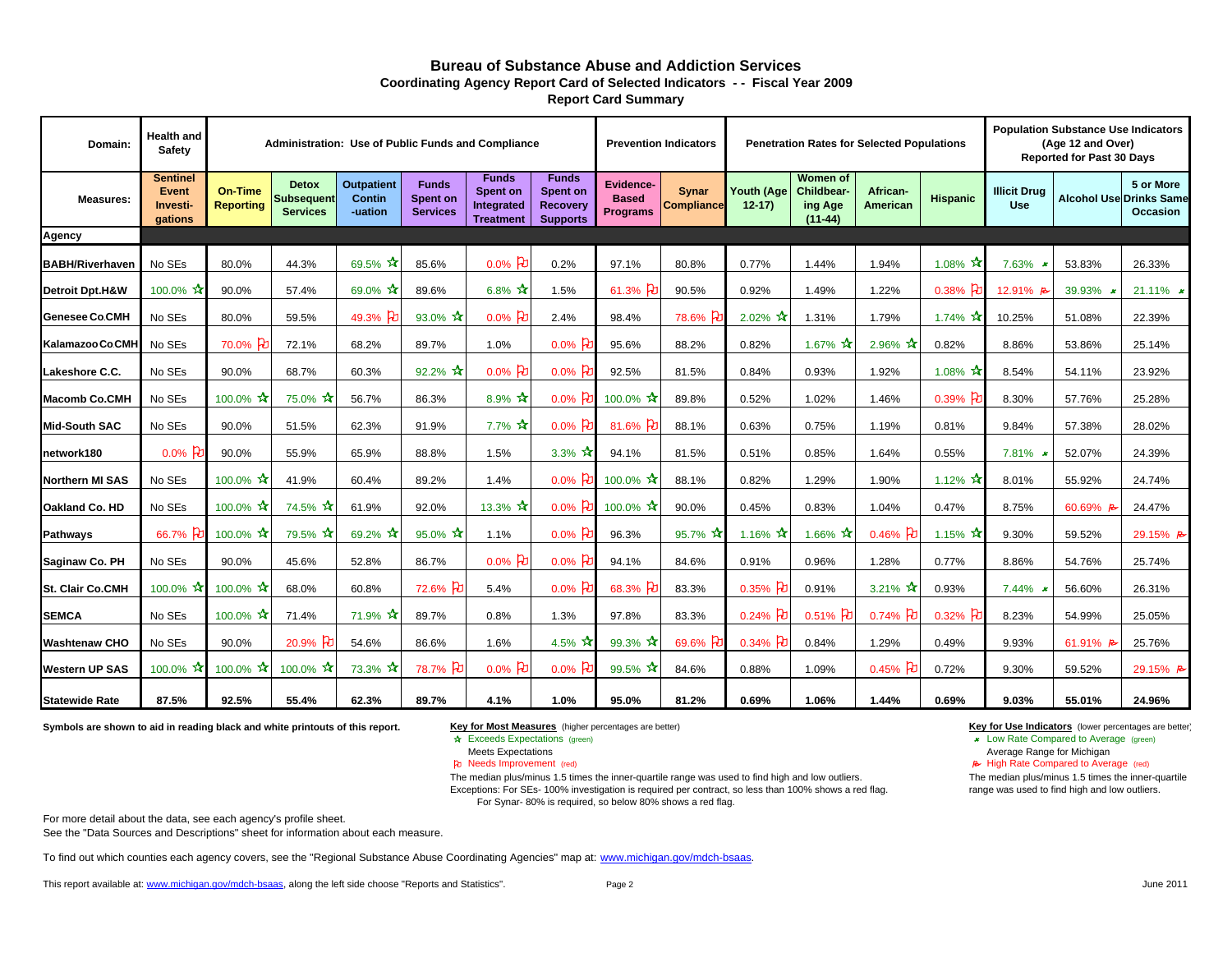#### **Coordinating Agency Report Card of Selected Indicators - - Fiscal Year 2009 Bureau of Substance Abuse and Addiction Services Data Sources and Descriptions**

| <b>Measure</b>                                                                                           | <b>Data Source</b>                                 | <b>Description</b>                                                                                                                                                                                                                                       |
|----------------------------------------------------------------------------------------------------------|----------------------------------------------------|----------------------------------------------------------------------------------------------------------------------------------------------------------------------------------------------------------------------------------------------------------|
| <b>Domain-- Health and Safety</b>                                                                        |                                                    |                                                                                                                                                                                                                                                          |
| Percent of Sentinel Events with Follow Up<br><b>Investigations Completed</b>                             | 6-month SE Reports                                 | Sentinel Event is an "unexpected occurrence involving death or serious physical<br>or psychological injury, or the risk thereof. 100% investigation is required per<br>contract.                                                                         |
| Domain-- Administration: Use of Public Funds and Compliance                                              |                                                    |                                                                                                                                                                                                                                                          |
| Percent of On-Time and Completed<br>Reports                                                              | E-GrAMS Submission Log                             | Percentage of selected completed reports submitted for approval on or before<br>established due dates.                                                                                                                                                   |
| Percent of Detox Completions with<br>Subsequent Continuation in Treatment or<br><b>Recovery Services</b> | <b>TEDs and</b><br><b>Encounter Data Warehouse</b> | Percentage of detoxification completions with subsequent continuation in<br>treatment services or recovery support services.                                                                                                                             |
| Percent of Continuation in Outpatient Care                                                               | <b>TEDs and</b><br><b>Encounter Data Warehouse</b> | Percentage of outpatient admissions who received 3 sessions and had a 45-day<br>length of stay.                                                                                                                                                          |
| Percent of State-Administered Funds Spent<br>on Services                                                 | Legislative Report                                 | Percentage of state-administered funds spent on services (excluding AMS from<br>calculations).                                                                                                                                                           |
| Percent of State-Administered Funds Spent<br>on Integrated Treatment                                     | Legislative Report                                 | Percentage of state-administered funds spent on integrated treatment services<br>(excluding AMS from calculations).                                                                                                                                      |
| Percent of State-Administered Funds Spent Legislative Report<br>on Recovery Services                     |                                                    | Percentage of state-administered funds spent on recovery supports and services<br>(excluding AMS from calculations).                                                                                                                                     |
| <b>Domain-- Prevention Indicators</b>                                                                    |                                                    |                                                                                                                                                                                                                                                          |
| Percent of Evidence-Based Programs                                                                       | <b>Prevention Data System</b>                      | Percentage of programs that are evidence-based.                                                                                                                                                                                                          |
| Percent of Synar Compliance (No Violation) Synar Report                                                  |                                                    | Percentage of tobacco sales, during Synar survey, properly executed.                                                                                                                                                                                     |
| <b>Domain-- Penetration Rates for Selected Populations</b>                                               |                                                    |                                                                                                                                                                                                                                                          |
| Percent of Youth (Age 12-17) Served                                                                      | <b>TEDs and Census</b>                             | Percentage of youth, age 12 to 17, in the area who received treatment services.                                                                                                                                                                          |
| Percent of Women of Childbearing Age (11- TEDs and Census<br>44) Served                                  |                                                    | Percentage of women, age 11 to 44, in the area who received treatment<br>services.                                                                                                                                                                       |
| Percent of African-Americans Served                                                                      | <b>TEDs and Census</b>                             | Percentage of African-Americans in the area who received treatment services.                                                                                                                                                                             |
| Percent of Hispanics Served                                                                              | <b>TEDs and Census</b>                             | Percentage of Hispanics in the area who received treatment services.                                                                                                                                                                                     |
| Domain-- Population Substance Use Indicators (Age 12 and Over)                                           |                                                    |                                                                                                                                                                                                                                                          |
| Percent Reporting Illicit Drug Use - Past 30   NSDUH 2006-2008<br>Days                                   |                                                    | Percentage of those age 12 and older who reported illicit drug use in past 30<br>days prior to survey.                                                                                                                                                   |
| Percent Reporting Alcohol Use - Past 30<br>Days                                                          | <b>NSDUH 2006-2008</b>                             | Percentage of those age 12 and older who reported alcohol use in past 30 days<br>prior to survey.                                                                                                                                                        |
| Percent Reporting Alcohol Binge Use - Past NSDUH 2006-2008<br>30 Days                                    |                                                    | Percentage of those age 12 and older who reported alcohol binge use in past 30<br>days prior to survey. Binge alcohol use is defined as drinking five or more drinks<br>on one occasion (i.e., at the same time or within a couple hours of each other). |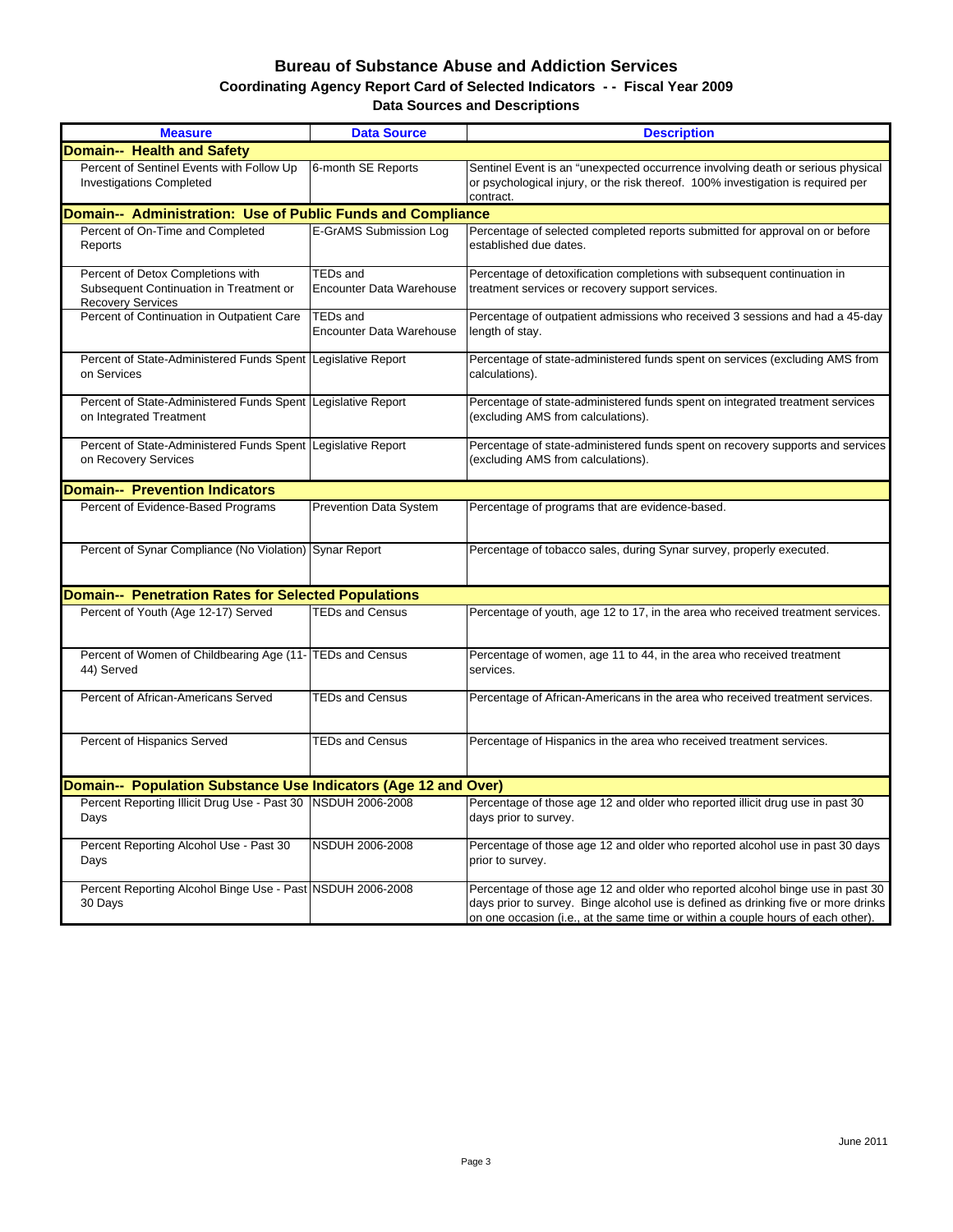**Coordinating Agency Report Card of Selected Indicators - - Fiscal Year 2009**

**Coordinating Agency Profiles**

| <b>Coordinating Agency:</b>                          | <b>Statewide</b>                                                                      |                                                                |                                        |                |  |  |
|------------------------------------------------------|---------------------------------------------------------------------------------------|----------------------------------------------------------------|----------------------------------------|----------------|--|--|
| <b>Report Period:</b>                                | FY 2009 (10/1/2008 to 9/30/2009)                                                      |                                                                |                                        |                |  |  |
|                                                      |                                                                                       |                                                                |                                        |                |  |  |
| Domain                                               | <b>Measure</b>                                                                        | <b>Investigations</b>                                          | <b>Sentinel Events</b>                 | <b>Percent</b> |  |  |
| Health and Safety                                    | Percent of Sentinel Events with Follow Up<br><b>Investigations Completed</b>          | 21.0                                                           | 24.0                                   | 87.5%          |  |  |
| Domain                                               | <b>Measure</b>                                                                        | <b>On Time Reports</b>                                         | <b>All Reports</b>                     | <b>Percent</b> |  |  |
|                                                      | Percent of On-Time and Completed Reports                                              | 148.0                                                          | 160.0                                  | 92.5%          |  |  |
|                                                      |                                                                                       | <b>Continued with</b>                                          | <b>Total Detox</b>                     |                |  |  |
|                                                      | <b>Measure</b>                                                                        | <b>Services</b>                                                | <b>Completions</b>                     | <b>Percent</b> |  |  |
|                                                      | Percent of Detox Completions with Subsequent<br>Continuation in Treatment or Recovery | 3,900.0                                                        | 7,044.0                                | 55.4%          |  |  |
| Administration: Use of Public                        | <b>Measure</b>                                                                        | <b>Number With 3</b><br>Sessions and 45-<br>Day Length of Stay | <b>Total OP</b><br><b>Admissions</b>   | <b>Percent</b> |  |  |
| <b>Funds and Compliance</b>                          | Percent of Continuation in Outpatient Care                                            | 18,212.0                                                       | 29,228.0                               | 62.3%          |  |  |
|                                                      | <b>Measure</b>                                                                        | <b>Amount Spent on</b><br><b>Target</b>                        | <b>Total Expenditures</b>              | <b>Percent</b> |  |  |
|                                                      | Percent of State-Administered Funds Spent on<br>Services                              | \$121,358,937                                                  | \$135,366,699                          | 89.7%          |  |  |
|                                                      | Percent of State-Administered Funds Spent on<br><b>Integrated Treatment</b>           | \$5,576,691                                                    | \$135,366,699                          | 4.1%           |  |  |
|                                                      | Percent of State-Administered Funds Spent on<br><b>Recovery Services</b>              | \$1,318,743                                                    | \$135,366,699                          | 1.0%           |  |  |
| <b>Domain</b>                                        | <b>Measure</b>                                                                        | <b>EBPs</b>                                                    | <b>Total Programs</b>                  | <b>Percent</b> |  |  |
|                                                      |                                                                                       |                                                                |                                        |                |  |  |
|                                                      | Percent of Evidence-Based Programs                                                    | 6,430.0                                                        | 6,767.0                                | 95.0%          |  |  |
| <b>Prevention Indicators</b>                         | <b>Measure</b>                                                                        | <b>Instances with No</b><br><b>Violation</b>                   | <b>Total Attempted</b><br><b>Sales</b> | <b>Percent</b> |  |  |
|                                                      | Percent of Synar Compliance (No Violation)                                            | 476.0                                                          | 586.0                                  | 81.2%          |  |  |
|                                                      |                                                                                       |                                                                |                                        |                |  |  |
| Domain                                               | <b>Measure</b>                                                                        | <b>Unique Persons</b>                                          | <b>Census</b>                          | <b>Percent</b> |  |  |
|                                                      | Percent of Youth (Age 12-17) Served                                                   | 4.068                                                          | 589,565                                | 0.69%          |  |  |
| <b>Penetration Rates for Selected</b><br>Populations | Percent of Women of Childbearing Age (11-44)<br>Served                                | 25,171                                                         | 2,374,623                              | 1.06%          |  |  |
|                                                      | Percent of African-Americans Served                                                   | 18,399                                                         | 1,277,708                              | 1.44%          |  |  |
|                                                      | Percent of Hispanics Served                                                           | 2,103                                                          | 304,783                                | 0.69%          |  |  |
|                                                      | <b>Measure</b>                                                                        |                                                                |                                        | <b>Percent</b> |  |  |
| Domain                                               | Percent Reporting Illicit Drug Use - Past 30 Days                                     |                                                                |                                        | 9.03%          |  |  |
| <b>Population Substance Use</b><br>Indicators        | Percent Reporting Alcohol Use - Past 30 Days                                          |                                                                |                                        | 55.01%         |  |  |
| (Age 12 and Over)                                    | Percent Reporting Alcohol Binge Use - Past 30 Days                                    |                                                                |                                        | 24.96%         |  |  |
|                                                      |                                                                                       |                                                                |                                        |                |  |  |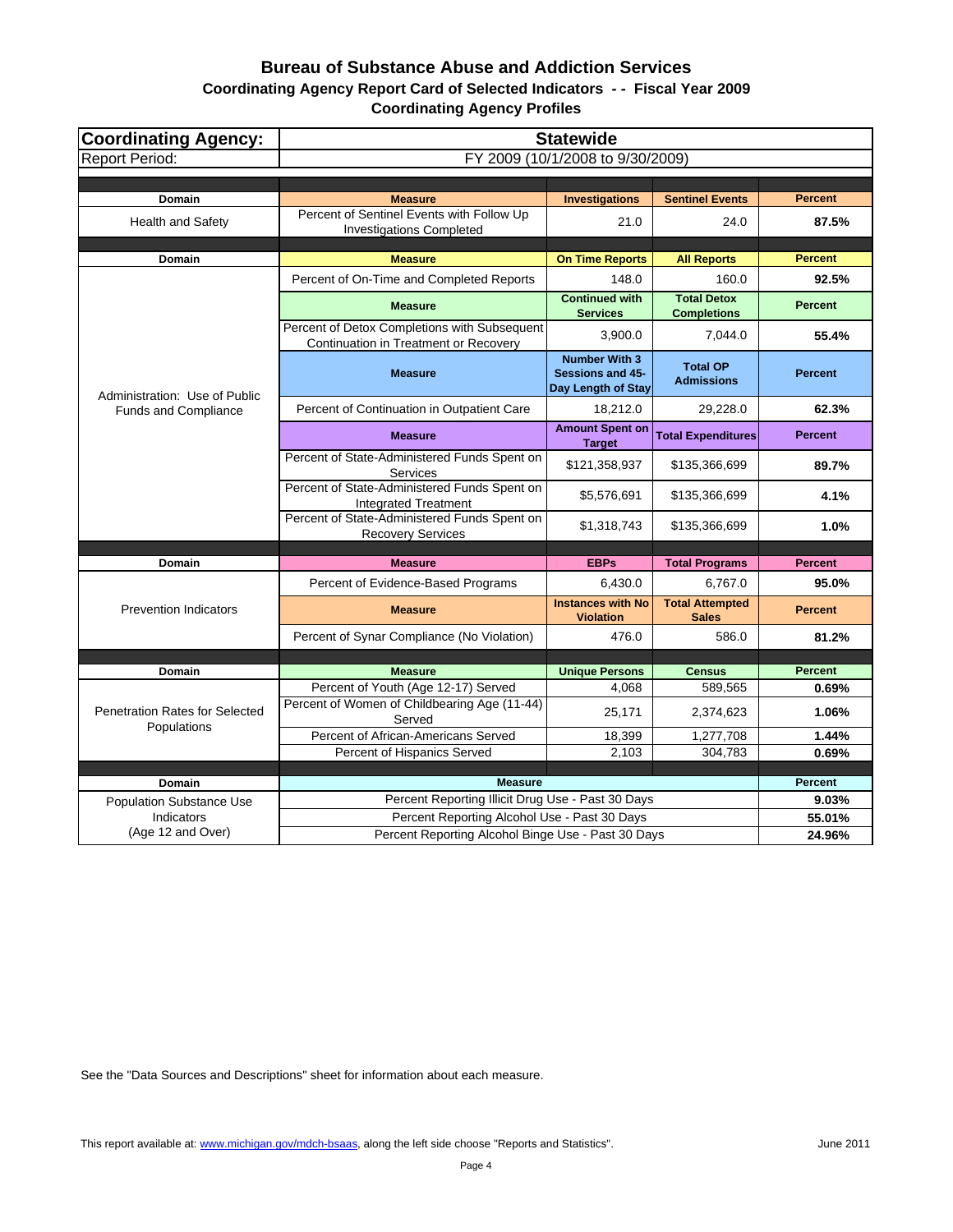## **Coordinating Agency Report Card of Selected Indicators - - Fiscal Year 2009**

**Coordinating Agency Profile**

| <b>Coordinating Agency:</b>           | <b>BABH / Riverhaven Coordinating Agency</b>                                          |                                                                |                                          |                         |  |  |
|---------------------------------------|---------------------------------------------------------------------------------------|----------------------------------------------------------------|------------------------------------------|-------------------------|--|--|
| <b>Report Period:</b>                 | FY 2009 (10/1/2008 to 9/30/2009)                                                      |                                                                |                                          |                         |  |  |
|                                       |                                                                                       |                                                                |                                          |                         |  |  |
| Domain                                | <b>Measure</b>                                                                        | <b>Investigations</b>                                          | <b>Sentinel Events</b>                   | <b>Percent</b>          |  |  |
| Health and Safety                     | Percent of Sentinel Events with Follow Up<br><b>Investigations Completed</b>          | 0.0                                                            | 0.0                                      | <b>No SEs</b>           |  |  |
| Domain                                | <b>Measure</b>                                                                        | <b>On Time Reports</b>                                         | <b>All Reports</b>                       | <b>Percent</b>          |  |  |
|                                       | Percent of On-Time and Completed Reports                                              | 8.0                                                            | 10.0                                     | 80.0%                   |  |  |
|                                       | <b>Measure</b>                                                                        | <b>Continued with</b><br><b>Services</b>                       | <b>Total Detox</b><br><b>Completions</b> | <b>Percent</b>          |  |  |
|                                       | Percent of Detox Completions with Subsequent<br>Continuation in Treatment or Recovery | 166.0                                                          | 375.0                                    | 44.3%                   |  |  |
| Administration: Use of Public         | <b>Measure</b>                                                                        | <b>Number With 3</b><br>Sessions and 45-<br>Day Length of Stay | <b>Total OP</b><br><b>Admissions</b>     | <b>Percent</b>          |  |  |
| <b>Funds and Compliance</b>           | Percent of Continuation in Outpatient Care                                            | 1,269.0                                                        | 1,827.0                                  | $69.5%$ ☆               |  |  |
|                                       | <b>Measure</b>                                                                        | <b>Amount Spent on</b><br><b>Target</b>                        | <b>Total Expenditures</b>                | <b>Percent</b>          |  |  |
|                                       | Percent of State-Administered Funds Spent on<br>Services                              | \$3,506,241                                                    | \$4,094,413                              | 85.6%                   |  |  |
|                                       | Percent of State-Administered Funds Spent on<br><b>Integrated Treatment</b>           | \$0                                                            | \$4,094,413                              | $0.0%$ <sub>2</sub>     |  |  |
|                                       | Percent of State-Administered Funds Spent on<br><b>Recovery Services</b>              | \$8,290                                                        | \$4,094,413                              | 0.2%                    |  |  |
| Domain                                | <b>Measure</b>                                                                        | <b>EBPs</b>                                                    | <b>Total Programs</b>                    | <b>Percent</b>          |  |  |
|                                       |                                                                                       | 370.0                                                          | 381.0                                    | 97.1%                   |  |  |
|                                       | Percent of Evidence-Based Programs                                                    | <b>Instances with No</b>                                       |                                          |                         |  |  |
| <b>Prevention Indicators</b>          | <b>Measure</b>                                                                        | <b>Violation</b>                                               | <b>Total Attempted</b><br><b>Sales</b>   | <b>Percent</b>          |  |  |
|                                       | Percent of Synar Compliance (No Violation)                                            | 21.0                                                           | 26.0                                     | 80.8%                   |  |  |
|                                       |                                                                                       |                                                                |                                          |                         |  |  |
| <b>Domain</b>                         | <b>Measure</b><br>Percent of Youth (Age 12-17) Served                                 | <b>Unique Persons</b><br>170                                   | <b>Census</b><br>22,112                  | <b>Percent</b><br>0.77% |  |  |
| <b>Penetration Rates for Selected</b> | Percent of Women of Childbearing Age (11-44)<br>Served                                | 910                                                            | 63,248                                   | 1.44%                   |  |  |
| Populations                           | Percent of African-Americans Served                                                   | 75                                                             | 3,864                                    | 1.94%                   |  |  |
|                                       | Percent of Hispanics Served                                                           | 99                                                             | 9,168                                    | 1.08% $\sqrt{\lambda}$  |  |  |
|                                       |                                                                                       |                                                                |                                          |                         |  |  |
| <b>Domain</b>                         | <b>Measure</b>                                                                        |                                                                |                                          | <b>Percent</b>          |  |  |
| <b>Population Substance Use</b>       | Percent Reporting Illicit Drug Use - Past 30 Days                                     |                                                                |                                          | $7.63\%$ *              |  |  |
| Indicators<br>(Age 12 and Over)       | Percent Reporting Alcohol Use - Past 30 Days                                          |                                                                |                                          | 53.83%                  |  |  |
|                                       | Percent Reporting Alcohol Binge Use - Past 30 Days                                    |                                                                |                                          | 26.33%                  |  |  |

**Symbols are shown to aid in reading black and white printouts of this report.**

**Key for Most Measures** (higher percentages are better) **Key for Use Indicators** (lower percentages are better)

- **A** Exceeds Expectations (green) **Low Rate Compared to Average** (green)
- Meets Expectations **Average Range for Michigan**<br> **Average Range for Michigan**<br> **Average Range for Michigan**<br> **Average Range for Michigan**<br> **Average Range for Michigan** 
	- $\blacktriangleright$  High Rate Compared to Average (red)

The median plus/minus 1.5 times the inner-quartile range was used to find high and low outliers.

Exceptions: For SEs- 100% investigation is required per contract, so less than 100% shows a red flag. For Synar- 80% is required, so below 80% shows a red flag.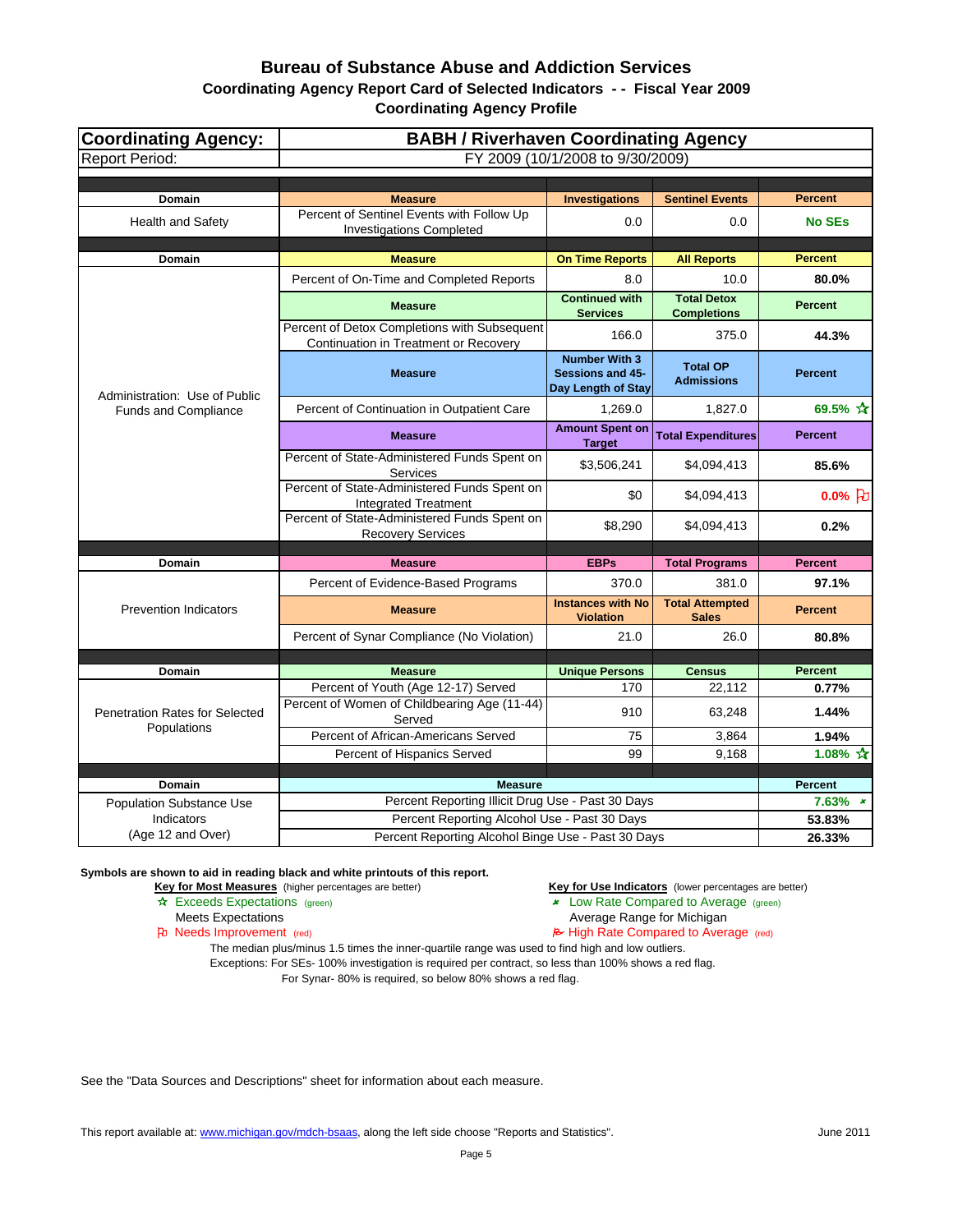## **Coordinating Agency Report Card of Selected Indicators - - Fiscal Year 2009**

**Coordinating Agency Profile**

| <b>Coordinating Agency:</b>                          | <b>Detroit Department of Health &amp; Wellness</b>                                    |                                                                       |                                          |                |  |  |
|------------------------------------------------------|---------------------------------------------------------------------------------------|-----------------------------------------------------------------------|------------------------------------------|----------------|--|--|
| <b>Report Period:</b>                                | FY 2009 (10/1/2008 to 9/30/2009)                                                      |                                                                       |                                          |                |  |  |
|                                                      |                                                                                       |                                                                       |                                          |                |  |  |
| Domain                                               | <b>Measure</b>                                                                        | <b>Investigations</b>                                                 | <b>Sentinel Events</b>                   | <b>Percent</b> |  |  |
| <b>Health and Safety</b>                             | Percent of Sentinel Events with Follow Up<br><b>Investigations Completed</b>          | 15.0                                                                  | 15.0                                     | 100.0% ☆       |  |  |
| Domain                                               | <b>Measure</b>                                                                        | <b>On Time Reports</b>                                                | <b>All Reports</b>                       | <b>Percent</b> |  |  |
|                                                      | Percent of On-Time and Completed Reports                                              | 9.0                                                                   | 10.0                                     | 90.0%          |  |  |
|                                                      | <b>Measure</b>                                                                        | <b>Continued with</b><br><b>Services</b>                              | <b>Total Detox</b><br><b>Completions</b> | <b>Percent</b> |  |  |
|                                                      | Percent of Detox Completions with Subsequent<br>Continuation in Treatment or Recovery | 791.0                                                                 | 1,379.0                                  | 57.4%          |  |  |
| Administration: Use of Public                        | <b>Measure</b>                                                                        | <b>Number With 3</b><br><b>Sessions and 45-</b><br>Day Length of Stay | <b>Total OP</b><br><b>Admissions</b>     | <b>Percent</b> |  |  |
| <b>Funds and Compliance</b>                          | Percent of Continuation in Outpatient Care                                            | 1,436.0                                                               | 2,082.0                                  | 69.0% ☆        |  |  |
|                                                      | <b>Measure</b>                                                                        | <b>Amount Spent on</b><br><b>Target</b>                               | <b>Total Expenditures</b>                | <b>Percent</b> |  |  |
|                                                      | Percent of State-Administered Funds Spent on<br>Services                              | \$26,960,855                                                          | \$30,080,136                             | 89.6%          |  |  |
|                                                      | Percent of State-Administered Funds Spent on<br><b>Integrated Treatment</b>           | \$2,053,140                                                           | \$30,080,136                             | 6.8% $*$       |  |  |
|                                                      | Percent of State-Administered Funds Spent on<br><b>Recovery Services</b>              | \$458,872                                                             | \$30,080,136                             | 1.5%           |  |  |
| Domain                                               | <b>Measure</b>                                                                        | <b>EBPs</b>                                                           | <b>Total Programs</b>                    | <b>Percent</b> |  |  |
|                                                      | Percent of Evidence-Based Programs                                                    | 173.0                                                                 | 282.0                                    | 61.3% 7        |  |  |
| <b>Prevention Indicators</b>                         | <b>Measure</b>                                                                        | <b>Instances with No</b><br><b>Violation</b>                          | <b>Total Attempted</b><br><b>Sales</b>   | <b>Percent</b> |  |  |
|                                                      | Percent of Synar Compliance (No Violation)                                            | 38.0                                                                  | 42.0                                     | 90.5%          |  |  |
|                                                      |                                                                                       |                                                                       |                                          |                |  |  |
| <b>Domain</b>                                        | <b>Measure</b>                                                                        | <b>Unique Persons</b>                                                 | <b>Census</b>                            | <b>Percent</b> |  |  |
|                                                      | Percent of Youth (Age 12-17) Served                                                   | 653                                                                   | 70,659                                   | 0.92%          |  |  |
| <b>Penetration Rates for Selected</b><br>Populations | Percent of Women of Childbearing Age (11-44)<br>Served                                | 3,904                                                                 | 261,556                                  | 1.49%          |  |  |
|                                                      | Percent of African-Americans Served                                                   | 9,498                                                                 | 775,772                                  | 1.22%          |  |  |
|                                                      | Percent of Hispanics Served                                                           | 178                                                                   | 47,167                                   | $0.38\%$ FU    |  |  |
| Domain                                               | <b>Measure</b>                                                                        |                                                                       |                                          | <b>Percent</b> |  |  |
| <b>Population Substance Use</b>                      | Percent Reporting Illicit Drug Use - Past 30 Days                                     |                                                                       |                                          | 12.91% B       |  |  |
| Indicators                                           | Percent Reporting Alcohol Use - Past 30 Days                                          |                                                                       |                                          | 39.93% *       |  |  |
| (Age 12 and Over)                                    | Percent Reporting Alcohol Binge Use - Past 30 Days                                    |                                                                       |                                          | 21.11%         |  |  |

**Symbols are shown to aid in reading black and white printouts of this report.**

**Key for Most Measures** (higher percentages are better) **Key for Use Indicators** (lower percentages are better)

- **A** Exceeds Expectations (green) **Low Rate Compared to Average** (green)
- Meets Expectations **Average Range for Michigan**<br> **Average Range for Michigan**<br> **Average Range for Michigan**<br> **Average Range for Michigan**<br> **Average Range for Michigan** 
	- $\blacktriangleright$  High Rate Compared to Average (red)

The median plus/minus 1.5 times the inner-quartile range was used to find high and low outliers.

Exceptions: For SEs- 100% investigation is required per contract, so less than 100% shows a red flag. For Synar- 80% is required, so below 80% shows a red flag.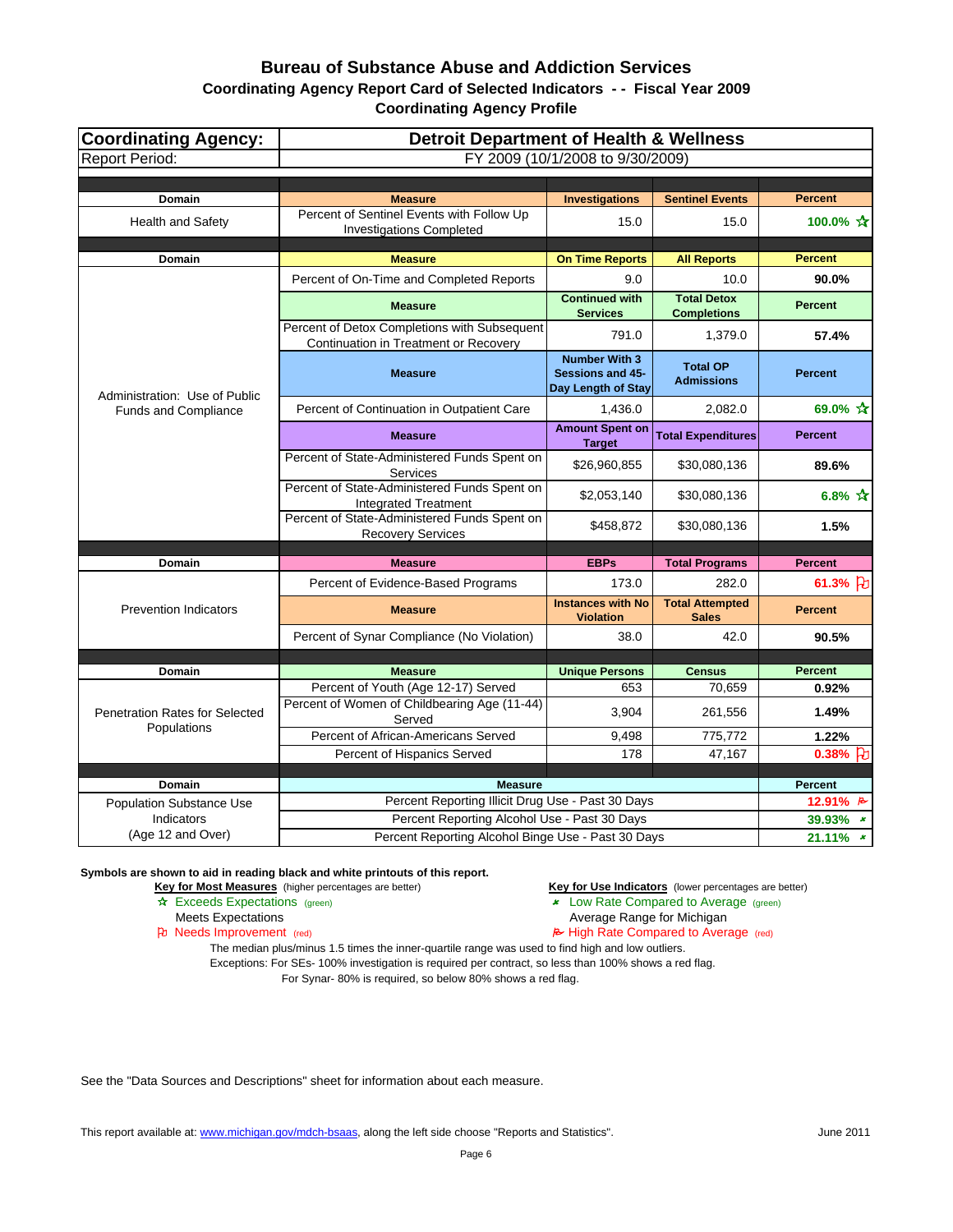## **Coordinating Agency Report Card of Selected Indicators - - Fiscal Year 2009**

**Coordinating Agency Profile**

| <b>Coordinating Agency:</b>           | <b>Genesee County Community Mental Health</b>                                         |                                                                |                                        |                         |  |  |
|---------------------------------------|---------------------------------------------------------------------------------------|----------------------------------------------------------------|----------------------------------------|-------------------------|--|--|
| <b>Report Period:</b>                 | FY 2009 (10/1/2008 to 9/30/2009)                                                      |                                                                |                                        |                         |  |  |
|                                       |                                                                                       |                                                                |                                        |                         |  |  |
| Domain                                | <b>Measure</b>                                                                        | <b>Investigations</b>                                          | <b>Sentinel Events</b>                 | <b>Percent</b>          |  |  |
| <b>Health and Safety</b>              | Percent of Sentinel Events with Follow Up<br><b>Investigations Completed</b>          | 0.0                                                            | 0.0                                    | <b>No SEs</b>           |  |  |
| <b>Domain</b>                         | <b>Measure</b>                                                                        | <b>On Time Reports</b>                                         | <b>All Reports</b>                     | <b>Percent</b>          |  |  |
|                                       | Percent of On-Time and Completed Reports                                              | 8.0                                                            | 10.0                                   | 80.0%                   |  |  |
|                                       |                                                                                       | <b>Continued with</b>                                          | <b>Total Detox</b>                     |                         |  |  |
|                                       | <b>Measure</b>                                                                        | <b>Services</b>                                                | <b>Completions</b>                     | <b>Percent</b>          |  |  |
|                                       | Percent of Detox Completions with Subsequent<br>Continuation in Treatment or Recovery | 223.0                                                          | 375.0                                  | 59.5%                   |  |  |
| Administration: Use of Public         | <b>Measure</b>                                                                        | <b>Number With 3</b><br>Sessions and 45-<br>Day Length of Stay | <b>Total OP</b><br><b>Admissions</b>   | <b>Percent</b>          |  |  |
| Funds and Compliance                  | Percent of Continuation in Outpatient Care                                            | 103.0                                                          | 209.0                                  | 49.3% }                 |  |  |
|                                       | <b>Measure</b>                                                                        | <b>Amount Spent on</b><br><b>Target</b>                        | <b>Total Expenditures</b>              | <b>Percent</b>          |  |  |
|                                       | Percent of State-Administered Funds Spent on<br>Services                              | \$7,630,405                                                    | \$8,201,780                            | 93.0% $\frac{1}{11}$    |  |  |
|                                       | Percent of State-Administered Funds Spent on<br><b>Integrated Treatment</b>           | \$0                                                            | \$8,201,780                            | $0.0%$ 凡                |  |  |
|                                       | Percent of State-Administered Funds Spent on<br><b>Recovery Services</b>              | \$196,794                                                      | \$8,201,780                            | 2.4%                    |  |  |
|                                       |                                                                                       |                                                                |                                        |                         |  |  |
| Domain                                | <b>Measure</b>                                                                        | <b>EBPs</b>                                                    | <b>Total Programs</b>                  | <b>Percent</b>          |  |  |
|                                       | Percent of Evidence-Based Programs                                                    | 361.0                                                          | 367.0                                  | 98.4%                   |  |  |
| <b>Prevention Indicators</b>          | <b>Measure</b>                                                                        | <b>Instances with No</b><br><b>Violation</b>                   | <b>Total Attempted</b><br><b>Sales</b> | <b>Percent</b>          |  |  |
|                                       | Percent of Synar Compliance (No Violation)                                            | 22.0                                                           | 28.0                                   | 78.6% }                 |  |  |
|                                       |                                                                                       |                                                                |                                        |                         |  |  |
| Domain                                | <b>Measure</b>                                                                        | <b>Unique Persons</b>                                          | <b>Census</b>                          | <b>Percent</b>          |  |  |
|                                       | Percent of Youth (Age 12-17) Served<br>Percent of Women of Childbearing Age (11-44)   | 281                                                            | 13,898                                 | $2.02\%$ $\frac{1}{10}$ |  |  |
| <b>Penetration Rates for Selected</b> | Served                                                                                | 1,479                                                          | 112,797                                | 1.31%                   |  |  |
| Populations                           | Percent of African-Americans Served                                                   | 1,591                                                          | 88.843                                 | 1.79%                   |  |  |
|                                       | Percent of Hispanics Served                                                           | 95                                                             | 5,466                                  | 1.74% $\hat{X}$         |  |  |
| Domain                                | <b>Measure</b>                                                                        |                                                                |                                        | Percent                 |  |  |
| <b>Population Substance Use</b>       | Percent Reporting Illicit Drug Use - Past 30 Days                                     |                                                                |                                        | 10.25%                  |  |  |
| Indicators                            | Percent Reporting Alcohol Use - Past 30 Days                                          |                                                                |                                        | 51.08%                  |  |  |
| (Age 12 and Over)                     | Percent Reporting Alcohol Binge Use - Past 30 Days                                    |                                                                |                                        | 22.39%                  |  |  |

**Symbols are shown to aid in reading black and white printouts of this report.**

**Key for Most Measures** (higher percentages are better) **Key for Use Indicators** (lower percentages are better)

- **A** Exceeds Expectations (green) **Low Rate Compared to Average** (green)
- Meets Expectations **Average Range for Michigan**<br> **Average Range for Michigan**<br> **Average Range for Michigan**<br> **Average Range for Michigan**<br> **Average Range for Michigan** 
	- $\blacktriangleright$  High Rate Compared to Average (red)

The median plus/minus 1.5 times the inner-quartile range was used to find high and low outliers.

Exceptions: For SEs- 100% investigation is required per contract, so less than 100% shows a red flag. For Synar- 80% is required, so below 80% shows a red flag.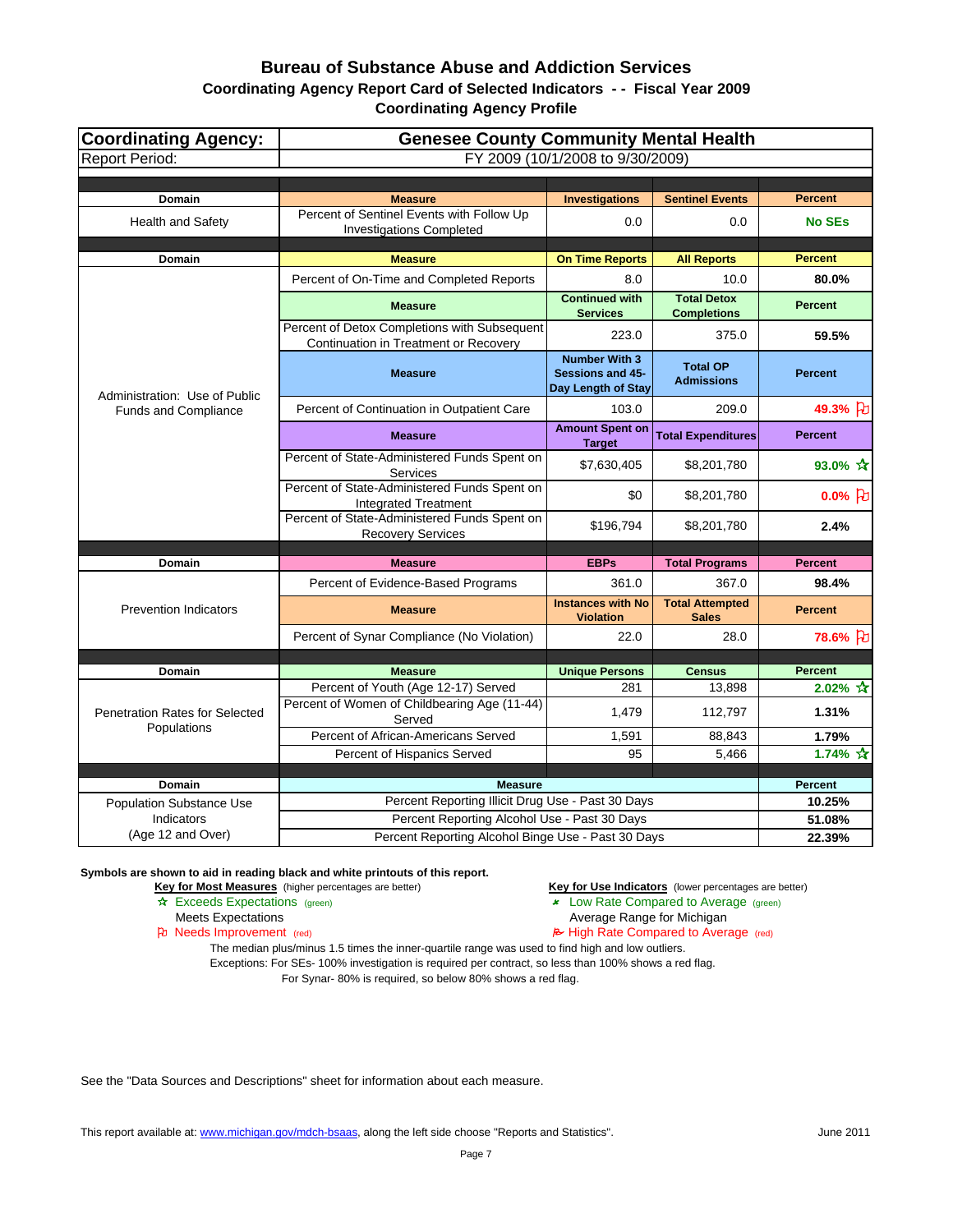## **Coordinating Agency Report Card of Selected Indicators - - Fiscal Year 2009**

**Coordinating Agency Profile**

| <b>Coordinating Agency:</b>           | Kalamazoo Community M.H. & S.A. Services                                              |                                                                |                                          |                                 |  |  |
|---------------------------------------|---------------------------------------------------------------------------------------|----------------------------------------------------------------|------------------------------------------|---------------------------------|--|--|
| <b>Report Period:</b>                 | FY 2009 (10/1/2008 to 9/30/2009)                                                      |                                                                |                                          |                                 |  |  |
|                                       |                                                                                       |                                                                |                                          |                                 |  |  |
| Domain                                | <b>Measure</b>                                                                        | <b>Investigations</b>                                          | <b>Sentinel Events</b>                   | <b>Percent</b>                  |  |  |
| Health and Safety                     | Percent of Sentinel Events with Follow Up<br><b>Investigations Completed</b>          | 0.0                                                            | 0.0                                      | <b>No SEs</b>                   |  |  |
| Domain                                | <b>Measure</b>                                                                        | <b>On Time Reports</b>                                         | <b>All Reports</b>                       | <b>Percent</b>                  |  |  |
|                                       | Percent of On-Time and Completed Reports                                              | 7.0                                                            | 10.0                                     | 70.0% }                         |  |  |
|                                       | <b>Measure</b>                                                                        | <b>Continued with</b><br><b>Services</b>                       | <b>Total Detox</b><br><b>Completions</b> | <b>Percent</b>                  |  |  |
|                                       | Percent of Detox Completions with Subsequent<br>Continuation in Treatment or Recovery | 173.0                                                          | 240.0                                    | 72.1%                           |  |  |
| Administration: Use of Public         | <b>Measure</b>                                                                        | <b>Number With 3</b><br>Sessions and 45-<br>Day Length of Stay | <b>Total OP</b><br><b>Admissions</b>     | <b>Percent</b>                  |  |  |
| Funds and Compliance                  | Percent of Continuation in Outpatient Care                                            | 1,194.0                                                        | 1,750.0                                  | 68.2%                           |  |  |
|                                       | <b>Measure</b>                                                                        | <b>Amount Spent on</b><br><b>Target</b>                        | <b>Total Expenditures</b>                | <b>Percent</b>                  |  |  |
|                                       | Percent of State-Administered Funds Spent on<br>Services                              | \$6,556,548                                                    | \$7,309,787                              | 89.7%                           |  |  |
|                                       | Percent of State-Administered Funds Spent on<br><b>Integrated Treatment</b>           | \$72,320                                                       | \$7,309,787                              | 1.0%                            |  |  |
|                                       | Percent of State-Administered Funds Spent on<br><b>Recovery Services</b>              | \$0                                                            | \$7,309,787                              | $0.0\%$ $ E $                   |  |  |
| Domain                                | <b>Measure</b>                                                                        | <b>EBPs</b>                                                    | <b>Total Programs</b>                    | <b>Percent</b>                  |  |  |
|                                       | Percent of Evidence-Based Programs                                                    | 452.0                                                          | 473.0                                    | 95.6%                           |  |  |
| <b>Prevention Indicators</b>          | <b>Measure</b>                                                                        | <b>Instances with No</b><br><b>Violation</b>                   | <b>Total Attempted</b><br><b>Sales</b>   | <b>Percent</b>                  |  |  |
|                                       | Percent of Synar Compliance (No Violation)                                            | 30.0                                                           | 34.0                                     | 88.2%                           |  |  |
|                                       |                                                                                       |                                                                |                                          |                                 |  |  |
| <b>Domain</b>                         | <b>Measure</b>                                                                        | <b>Unique Persons</b>                                          | <b>Census</b>                            | <b>Percent</b>                  |  |  |
| <b>Penetration Rates for Selected</b> | Percent of Youth (Age 12-17) Served<br>Percent of Women of Childbearing Age (11-44)   | 209<br>1,717                                                   | 25,426<br>102,902                        | 0.82%<br>1.67% $\frac{1}{11}$   |  |  |
| Populations                           | Served                                                                                |                                                                |                                          |                                 |  |  |
|                                       | Percent of African-Americans Served<br>Percent of Hispanics Served                    | 893<br>154                                                     | 30,174<br>18,829                         | 2.96% $\sqrt{\lambda}$<br>0.82% |  |  |
|                                       |                                                                                       |                                                                |                                          |                                 |  |  |
| Domain                                | <b>Measure</b>                                                                        |                                                                |                                          | <b>Percent</b>                  |  |  |
| <b>Population Substance Use</b>       | Percent Reporting Illicit Drug Use - Past 30 Days                                     |                                                                |                                          | 8.86%                           |  |  |
| Indicators                            | Percent Reporting Alcohol Use - Past 30 Days                                          |                                                                |                                          | 53.86%                          |  |  |
| (Age 12 and Over)                     | Percent Reporting Alcohol Binge Use - Past 30 Days                                    |                                                                |                                          | 25.14%                          |  |  |

**Symbols are shown to aid in reading black and white printouts of this report.**

**Key for Most Measures** (higher percentages are better) **Key for Use Indicators** (lower percentages are better)

- **A** Exceeds Expectations (green) **Low Rate Compared to Average** (green)
- Meets Expectations **Average Range for Michigan**<br> **Average Range for Michigan**<br> **Average Range for Michigan**<br> **Average Range for Michigan**<br> **Average Range for Michigan** 
	- $\blacktriangleright$  High Rate Compared to Average (red)

The median plus/minus 1.5 times the inner-quartile range was used to find high and low outliers.

Exceptions: For SEs- 100% investigation is required per contract, so less than 100% shows a red flag. For Synar- 80% is required, so below 80% shows a red flag.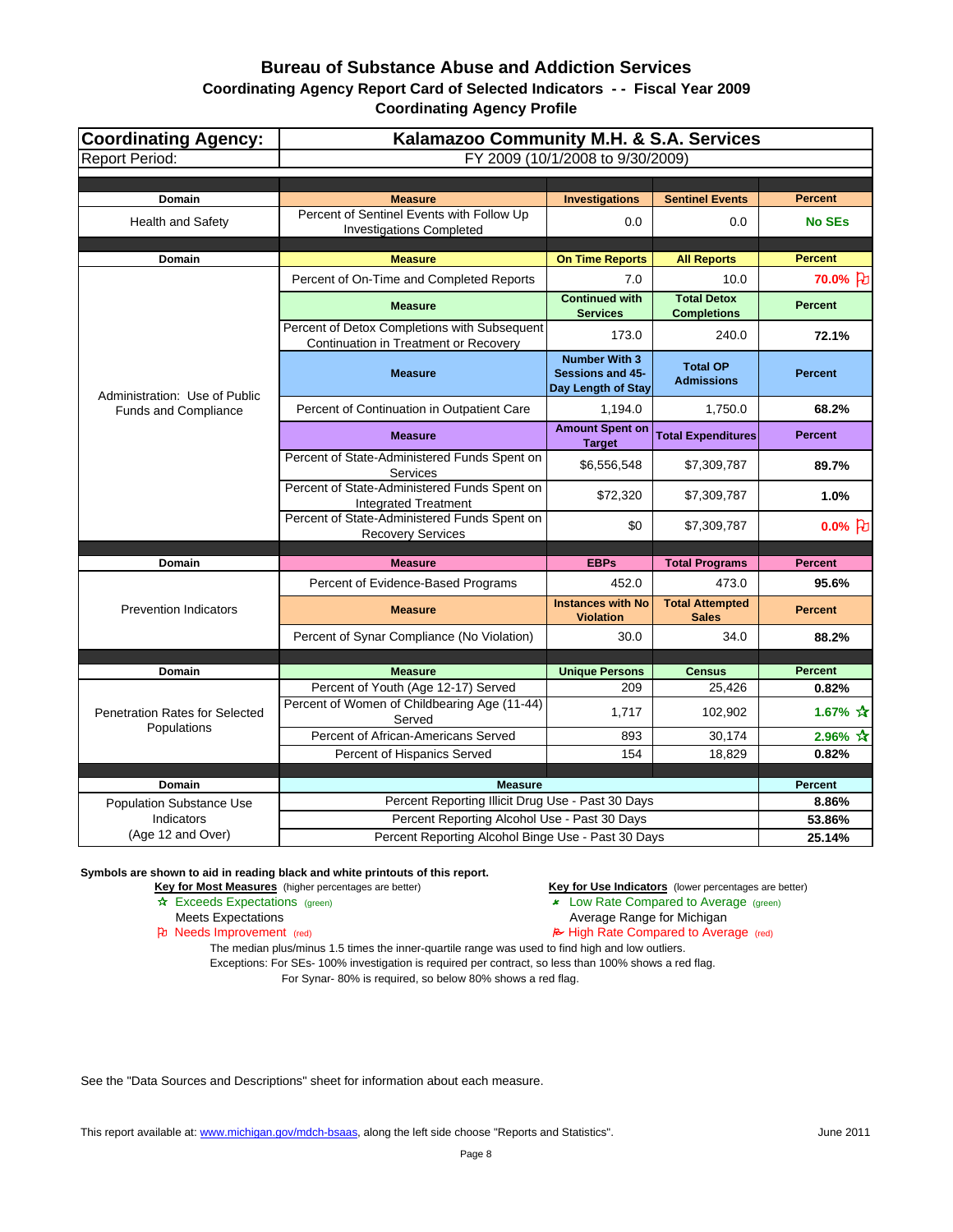## **Coordinating Agency Report Card of Selected Indicators - - Fiscal Year 2009**

**Coordinating Agency Profile**

| <b>Coordinating Agency:</b>                   | <b>Lakeshore Coordinating Council</b>                                                 |                                                                       |                                          |                 |  |  |  |
|-----------------------------------------------|---------------------------------------------------------------------------------------|-----------------------------------------------------------------------|------------------------------------------|-----------------|--|--|--|
| <b>Report Period:</b>                         |                                                                                       | FY 2009 (10/1/2008 to 9/30/2009)                                      |                                          |                 |  |  |  |
|                                               |                                                                                       |                                                                       |                                          |                 |  |  |  |
| <b>Domain</b>                                 | <b>Measure</b>                                                                        | <b>Investigations</b>                                                 | <b>Sentinel Events</b>                   | <b>Percent</b>  |  |  |  |
| Health and Safety                             | Percent of Sentinel Events with Follow Up<br><b>Investigations Completed</b>          | 0.0                                                                   | 0.0                                      | <b>No SEs</b>   |  |  |  |
| Domain                                        | <b>Measure</b>                                                                        | <b>On Time Reports</b>                                                | <b>All Reports</b>                       | <b>Percent</b>  |  |  |  |
|                                               | Percent of On-Time and Completed Reports                                              | 9.0                                                                   | 10.0                                     | 90.0%           |  |  |  |
|                                               | <b>Measure</b>                                                                        | <b>Continued with</b><br><b>Services</b>                              | <b>Total Detox</b><br><b>Completions</b> | <b>Percent</b>  |  |  |  |
|                                               | Percent of Detox Completions with Subsequent<br>Continuation in Treatment or Recovery | 169.0                                                                 | 246.0                                    | 68.7%           |  |  |  |
| Administration: Use of Public                 | <b>Measure</b>                                                                        | <b>Number With 3</b><br><b>Sessions and 45-</b><br>Day Length of Stay | <b>Total OP</b><br><b>Admissions</b>     | <b>Percent</b>  |  |  |  |
| <b>Funds and Compliance</b>                   | Percent of Continuation in Outpatient Care                                            | 1,713.0                                                               | 2,842.0                                  | 60.3%           |  |  |  |
|                                               | <b>Measure</b>                                                                        | <b>Amount Spent on</b><br><b>Target</b>                               | <b>Total Expenditures</b>                | <b>Percent</b>  |  |  |  |
|                                               | Percent of State-Administered Funds Spent on<br>Services                              | \$6,541,935                                                           | \$7,095,921                              | 92.2% $\star$   |  |  |  |
|                                               | Percent of State-Administered Funds Spent on<br><b>Integrated Treatment</b>           | \$0                                                                   | \$7,095,921                              | $0.0\%$ 2       |  |  |  |
|                                               | Percent of State-Administered Funds Spent on<br><b>Recovery Services</b>              | \$0                                                                   | \$7,095,921                              | $0.0%$ 凡        |  |  |  |
| <b>Domain</b>                                 | <b>Measure</b>                                                                        | <b>EBPs</b>                                                           | <b>Total Programs</b>                    | <b>Percent</b>  |  |  |  |
|                                               | Percent of Evidence-Based Programs                                                    | 197.0                                                                 | 213.0                                    | 92.5%           |  |  |  |
| <b>Prevention Indicators</b>                  | <b>Measure</b>                                                                        | <b>Instances with No</b><br><b>Violation</b>                          | <b>Total Attempted</b><br><b>Sales</b>   | <b>Percent</b>  |  |  |  |
|                                               | Percent of Synar Compliance (No Violation)                                            | 22.0                                                                  | 27.0                                     | 81.5%           |  |  |  |
|                                               |                                                                                       |                                                                       |                                          |                 |  |  |  |
| <b>Domain</b>                                 | <b>Measure</b>                                                                        | <b>Unique Persons</b>                                                 | <b>Census</b>                            | <b>Percent</b>  |  |  |  |
|                                               | Percent of Youth (Age 12-17) Served                                                   | 408                                                                   | 48,573                                   | 0.84%           |  |  |  |
| Penetration Rates for Selected<br>Populations | Percent of Women of Childbearing Age (11-44)<br>Served                                | 1,733                                                                 | 187,096                                  | 0.93%           |  |  |  |
|                                               | Percent of African-Americans Served                                                   | 1,020                                                                 | 53,053                                   | 1.92%           |  |  |  |
|                                               | Percent of Hispanics Served                                                           | 315                                                                   | 29,220                                   | 1.08% $\hat{X}$ |  |  |  |
| Domain                                        | <b>Measure</b>                                                                        |                                                                       |                                          | Percent         |  |  |  |
| Population Substance Use                      | Percent Reporting Illicit Drug Use - Past 30 Days                                     |                                                                       |                                          | 8.54%           |  |  |  |
| Indicators                                    | Percent Reporting Alcohol Use - Past 30 Days                                          |                                                                       |                                          | 54.11%          |  |  |  |
| (Age 12 and Over)                             | Percent Reporting Alcohol Binge Use - Past 30 Days                                    |                                                                       |                                          | 23.92%          |  |  |  |

**Symbols are shown to aid in reading black and white printouts of this report.**

**Key for Most Measures** (higher percentages are better) **Key for Use Indicators** (lower percentages are better)

- **A** Exceeds Expectations (green) **Low Rate Compared to Average** (green)
- Meets Expectations **Average Range for Michigan**<br> **Average Range for Michigan**<br> **Average Range for Michigan**<br> **Average Range for Michigan**<br> **Average Range for Michigan** 
	- $\blacktriangleright$  High Rate Compared to Average (red)

The median plus/minus 1.5 times the inner-quartile range was used to find high and low outliers.

Exceptions: For SEs- 100% investigation is required per contract, so less than 100% shows a red flag. For Synar- 80% is required, so below 80% shows a red flag.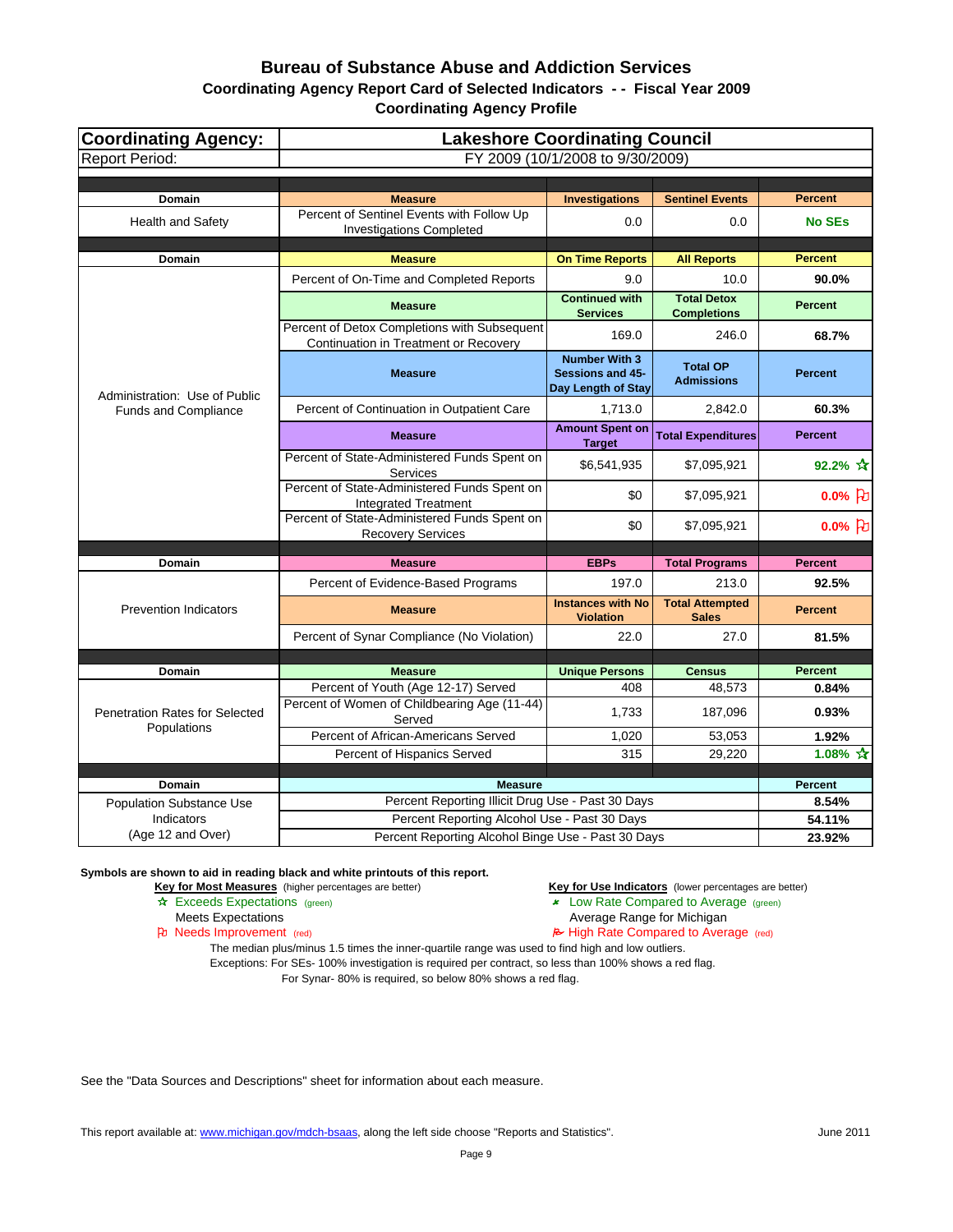## **Coordinating Agency Report Card of Selected Indicators - - Fiscal Year 2009**

**Coordinating Agency Profile**

| <b>Coordinating Agency:</b>                   | <b>Macomb County Community Mental Health</b>                                                  |                                                                |                                          |                  |  |  |
|-----------------------------------------------|-----------------------------------------------------------------------------------------------|----------------------------------------------------------------|------------------------------------------|------------------|--|--|
| <b>Report Period:</b>                         | FY 2009 (10/1/2008 to 9/30/2009)                                                              |                                                                |                                          |                  |  |  |
|                                               |                                                                                               |                                                                |                                          |                  |  |  |
| Domain                                        | <b>Measure</b>                                                                                | <b>Investigations</b>                                          | <b>Sentinel Events</b>                   | <b>Percent</b>   |  |  |
| Health and Safety                             | Percent of Sentinel Events with Follow Up<br><b>Investigations Completed</b>                  | 0.0                                                            | 0.0                                      | <b>No SEs</b>    |  |  |
| Domain                                        | <b>Measure</b>                                                                                | <b>On Time Reports</b>                                         | <b>All Reports</b>                       | <b>Percent</b>   |  |  |
|                                               | Percent of On-Time and Completed Reports                                                      | 10.0                                                           | 10.0                                     | 100.0% ☆         |  |  |
|                                               | <b>Measure</b>                                                                                | <b>Continued with</b><br><b>Services</b>                       | <b>Total Detox</b><br><b>Completions</b> | <b>Percent</b>   |  |  |
|                                               | Percent of Detox Completions with Subsequent<br>Continuation in Treatment or Recovery         | 450.0                                                          | 600.0                                    | 75.0% ☆          |  |  |
| Administration: Use of Public                 | <b>Measure</b>                                                                                | <b>Number With 3</b><br>Sessions and 45-<br>Day Length of Stay | <b>Total OP</b><br><b>Admissions</b>     | <b>Percent</b>   |  |  |
| Funds and Compliance                          | Percent of Continuation in Outpatient Care                                                    | 1,292.0                                                        | 2,280.0                                  | 56.7%            |  |  |
|                                               | <b>Measure</b>                                                                                | <b>Amount Spent on</b><br><b>Target</b>                        | <b>Total Expenditures</b>                | <b>Percent</b>   |  |  |
|                                               | Percent of State-Administered Funds Spent on<br>Services                                      | \$6,728,080                                                    | \$7,799,552                              | 86.3%            |  |  |
|                                               | Percent of State-Administered Funds Spent on<br><b>Integrated Treatment</b>                   | \$693,709                                                      | \$7,799,552                              | $8.9% \; x^{2}$  |  |  |
|                                               | Percent of State-Administered Funds Spent on<br><b>Recovery Services</b>                      | \$0                                                            | \$7,799,552                              | $0.0\%$ $\Box$   |  |  |
| Domain                                        | <b>Measure</b>                                                                                | <b>EBPs</b>                                                    | <b>Total Programs</b>                    | <b>Percent</b>   |  |  |
|                                               | Percent of Evidence-Based Programs                                                            | 529.0                                                          | 529.0                                    | 100.0% ☆         |  |  |
| <b>Prevention Indicators</b>                  | <b>Measure</b>                                                                                | <b>Instances with No</b><br><b>Violation</b>                   | <b>Total Attempted</b><br><b>Sales</b>   | <b>Percent</b>   |  |  |
|                                               | Percent of Synar Compliance (No Violation)                                                    | 44.0                                                           | 49.0                                     | 89.8%            |  |  |
|                                               |                                                                                               |                                                                |                                          |                  |  |  |
| <b>Domain</b>                                 | <b>Measure</b>                                                                                | <b>Unique Persons</b>                                          | <b>Census</b>                            | <b>Percent</b>   |  |  |
| <b>Penetration Rates for Selected</b>         | Percent of Youth (Age 12-17) Served<br>Percent of Women of Childbearing Age (11-44)<br>Served | 249<br>1,963                                                   | 47,446<br>192,443                        | 0.52%<br>1.02%   |  |  |
| Populations                                   | Percent of African-Americans Served                                                           | 311                                                            | 21,326                                   | 1.46%            |  |  |
|                                               | Percent of Hispanics Served                                                                   | 48                                                             | 12,435                                   | $0.39%$ U        |  |  |
|                                               |                                                                                               |                                                                |                                          |                  |  |  |
| Domain                                        | <b>Measure</b><br>Percent Reporting Illicit Drug Use - Past 30 Days                           |                                                                |                                          | Percent<br>8.30% |  |  |
| <b>Population Substance Use</b><br>Indicators | Percent Reporting Alcohol Use - Past 30 Days                                                  |                                                                |                                          | 57.76%           |  |  |
| (Age 12 and Over)                             | Percent Reporting Alcohol Binge Use - Past 30 Days                                            |                                                                |                                          | 25.28%           |  |  |

**Symbols are shown to aid in reading black and white printouts of this report.**

**Key for Most Measures** (higher percentages are better) **Key for Use Indicators** (lower percentages are better)

- **A** Exceeds Expectations (green) **Low Rate Compared to Average** (green)
- Meets Expectations **Average Range for Michigan**<br> **Average Range for Michigan**<br> **Average Range for Michigan**<br> **Average Range for Michigan**<br> **Average Range for Michigan** 
	- $\blacktriangleright$  High Rate Compared to Average (red)

The median plus/minus 1.5 times the inner-quartile range was used to find high and low outliers.

Exceptions: For SEs- 100% investigation is required per contract, so less than 100% shows a red flag. For Synar- 80% is required, so below 80% shows a red flag.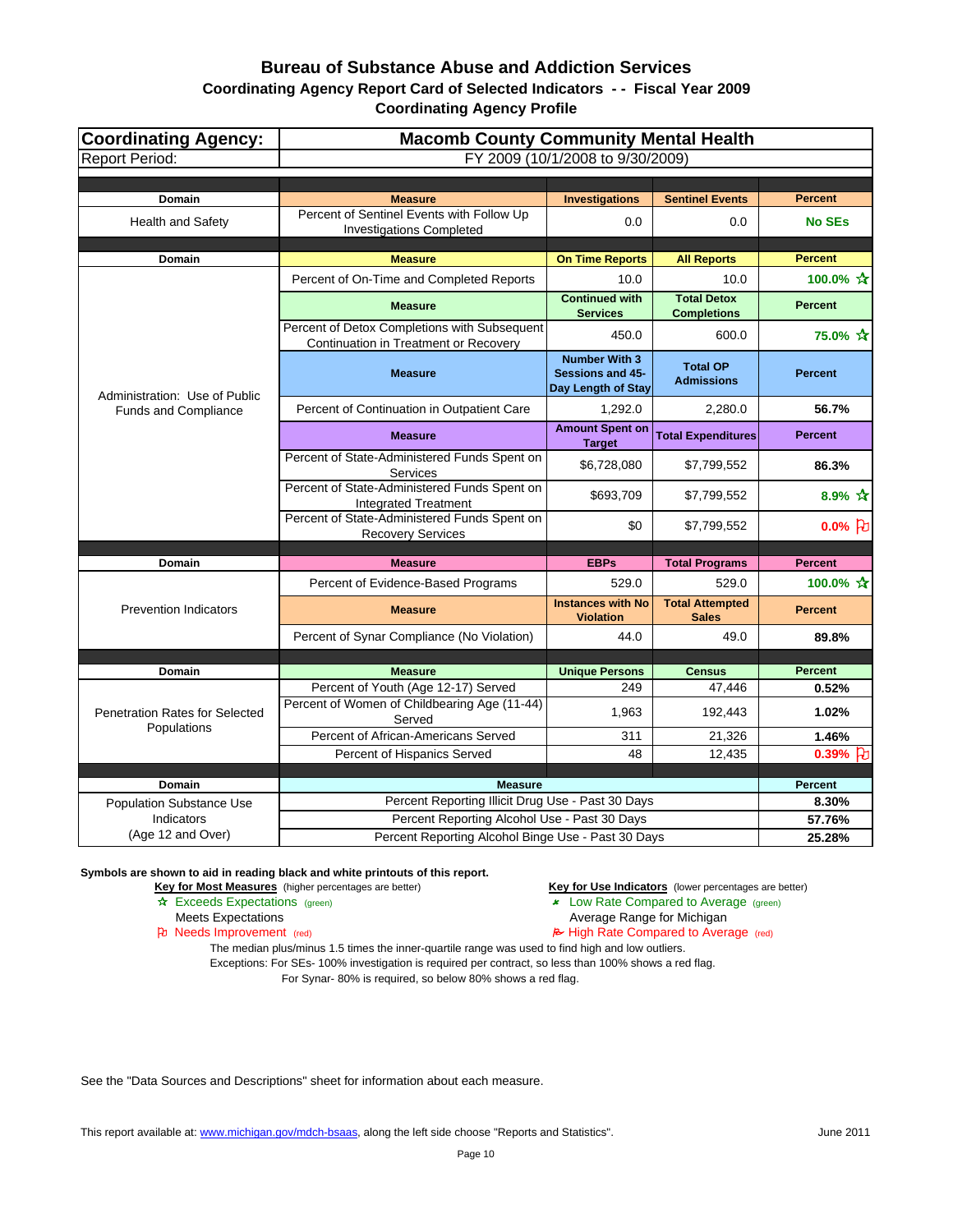## **Coordinating Agency Report Card of Selected Indicators - - Fiscal Year 2009**

**Coordinating Agency Profile**

| <b>Coordinating Agency:</b>           | <b>Mid-South Substance Abuse Commission</b>                                           |                                                                |                                          |                         |  |  |
|---------------------------------------|---------------------------------------------------------------------------------------|----------------------------------------------------------------|------------------------------------------|-------------------------|--|--|
| <b>Report Period:</b>                 | FY 2009 (10/1/2008 to 9/30/2009)                                                      |                                                                |                                          |                         |  |  |
|                                       |                                                                                       |                                                                |                                          |                         |  |  |
| Domain                                | <b>Measure</b>                                                                        | <b>Investigations</b>                                          | <b>Sentinel Events</b>                   | <b>Percent</b>          |  |  |
| Health and Safety                     | Percent of Sentinel Events with Follow Up<br><b>Investigations Completed</b>          | 0.0                                                            | 0.0                                      | <b>No SEs</b>           |  |  |
| Domain                                | <b>Measure</b>                                                                        | <b>On Time Reports</b>                                         | <b>All Reports</b>                       | <b>Percent</b>          |  |  |
|                                       | Percent of On-Time and Completed Reports                                              | 9.0                                                            | 10.0                                     | 90.0%                   |  |  |
|                                       | <b>Measure</b>                                                                        | <b>Continued with</b><br><b>Services</b>                       | <b>Total Detox</b><br><b>Completions</b> | <b>Percent</b>          |  |  |
|                                       | Percent of Detox Completions with Subsequent<br>Continuation in Treatment or Recovery | 189.0                                                          | 367.0                                    | 51.5%                   |  |  |
| Administration: Use of Public         | <b>Measure</b>                                                                        | <b>Number With 3</b><br>Sessions and 45-<br>Day Length of Stay | <b>Total OP</b><br><b>Admissions</b>     | <b>Percent</b>          |  |  |
| <b>Funds and Compliance</b>           | Percent of Continuation in Outpatient Care                                            | 2.020.0                                                        | 3,242.0                                  | 62.3%                   |  |  |
|                                       | <b>Measure</b>                                                                        | <b>Amount Spent on</b><br><b>Target</b>                        | <b>Total Expenditures</b>                | <b>Percent</b>          |  |  |
|                                       | Percent of State-Administered Funds Spent on<br>Services                              | \$9,881,494                                                    | \$10,748,101                             | 91.9%                   |  |  |
|                                       | Percent of State-Administered Funds Spent on<br><b>Integrated Treatment</b>           | \$825,612                                                      | \$10,748,101                             | $7.7\% \times$          |  |  |
|                                       | Percent of State-Administered Funds Spent on<br><b>Recovery Services</b>              | \$0                                                            | \$10,748,101                             | $0.0%$ [わ               |  |  |
|                                       | <b>Measure</b>                                                                        | <b>EBPs</b>                                                    | <b>Total Programs</b>                    | <b>Percent</b>          |  |  |
| Domain                                |                                                                                       | 142.0                                                          | 174.0                                    | 81.6% }                 |  |  |
|                                       | Percent of Evidence-Based Programs                                                    | <b>Instances with No</b>                                       |                                          |                         |  |  |
| <b>Prevention Indicators</b>          | <b>Measure</b>                                                                        | <b>Violation</b>                                               | <b>Total Attempted</b><br><b>Sales</b>   | <b>Percent</b>          |  |  |
|                                       | Percent of Synar Compliance (No Violation)                                            | 37.0                                                           | 42.0                                     | 88.1%                   |  |  |
|                                       |                                                                                       |                                                                |                                          |                         |  |  |
| Domain                                | <b>Measure</b><br>Percent of Youth (Age 12-17) Served                                 | <b>Unique Persons</b><br>391                                   | <b>Census</b><br>61,844                  | <b>Percent</b><br>0.63% |  |  |
| <b>Penetration Rates for Selected</b> | Percent of Women of Childbearing Age (11-44)<br>Served                                | 2,041                                                          | 272,003                                  | 0.75%                   |  |  |
| Populations                           | Percent of African-Americans Served                                                   | 845                                                            | 71,020                                   | 1.19%                   |  |  |
|                                       | Percent of Hispanics Served                                                           | 340                                                            | 42,218                                   | 0.81%                   |  |  |
|                                       |                                                                                       |                                                                |                                          |                         |  |  |
| <b>Domain</b>                         | <b>Measure</b>                                                                        |                                                                |                                          | <b>Percent</b>          |  |  |
| <b>Population Substance Use</b>       | Percent Reporting Illicit Drug Use - Past 30 Days                                     |                                                                |                                          | 9.84%                   |  |  |
| Indicators                            | Percent Reporting Alcohol Use - Past 30 Days                                          |                                                                |                                          | 57.38%                  |  |  |
| (Age 12 and Over)                     | Percent Reporting Alcohol Binge Use - Past 30 Days                                    |                                                                |                                          | 28.02%                  |  |  |

**Symbols are shown to aid in reading black and white printouts of this report.**

**Key for Most Measures** (higher percentages are better) **Key for Use Indicators** (lower percentages are better)

- **A** Exceeds Expectations (green) **Low Rate Compared to Average** (green)
- Meets Expectations **Average Range for Michigan**<br> **Average Range for Michigan**<br> **Average Range for Michigan**<br> **Average Range for Michigan**<br> **Average Range for Michigan** 
	- $\blacktriangleright$  High Rate Compared to Average (red)

The median plus/minus 1.5 times the inner-quartile range was used to find high and low outliers.

Exceptions: For SEs- 100% investigation is required per contract, so less than 100% shows a red flag. For Synar- 80% is required, so below 80% shows a red flag.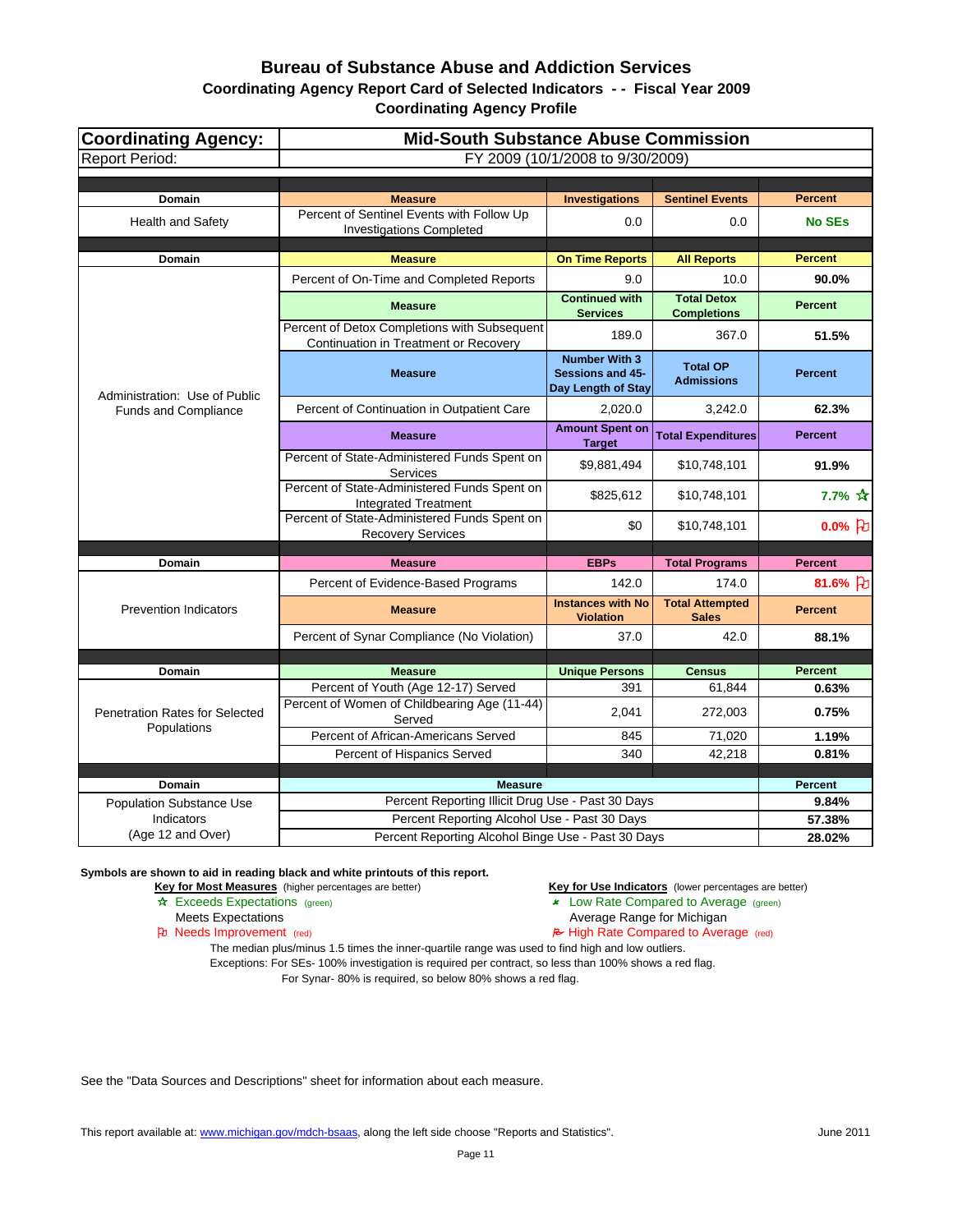## **Bureau of Substance Abuse and Addiction Services Coordinating Agency Report Card of Selected Indicators - - Fiscal Year 2009**

**Coordinating Agency Profile**

| <b>Coordinating Agency:</b>           | network180                                                                            |                                                                       |                                          |                         |
|---------------------------------------|---------------------------------------------------------------------------------------|-----------------------------------------------------------------------|------------------------------------------|-------------------------|
| <b>Report Period:</b>                 | FY 2009 (10/1/2008 to 9/30/2009)                                                      |                                                                       |                                          |                         |
|                                       |                                                                                       |                                                                       |                                          |                         |
| Domain                                | <b>Measure</b>                                                                        | <b>Investigations</b>                                                 | <b>Sentinel Events</b>                   | <b>Percent</b>          |
| Health and Safety                     | Percent of Sentinel Events with Follow Up<br><b>Investigations Completed</b>          | 0.0                                                                   | 4.0                                      | $0.0%$ [わ               |
| Domain                                | <b>Measure</b>                                                                        | <b>On Time Reports</b>                                                | <b>All Reports</b>                       | <b>Percent</b>          |
|                                       | Percent of On-Time and Completed Reports                                              | 9.0                                                                   | 10.0                                     | 90.0%                   |
|                                       | <b>Measure</b>                                                                        | <b>Continued with</b><br><b>Services</b>                              | <b>Total Detox</b><br><b>Completions</b> | <b>Percent</b>          |
|                                       | Percent of Detox Completions with Subsequent<br>Continuation in Treatment or Recovery | 119.0                                                                 | 213.0                                    | 55.9%                   |
| Administration: Use of Public         | <b>Measure</b>                                                                        | <b>Number With 3</b><br><b>Sessions and 45-</b><br>Day Length of Stay | <b>Total OP</b><br><b>Admissions</b>     | <b>Percent</b>          |
| <b>Funds and Compliance</b>           | Percent of Continuation in Outpatient Care                                            | 1,164.0                                                               | 1,767.0                                  | 65.9%                   |
|                                       | <b>Measure</b>                                                                        | <b>Amount Spent on</b><br><b>Target</b>                               | <b>Total Expenditures</b>                | <b>Percent</b>          |
|                                       | Percent of State-Administered Funds Spent on<br><b>Services</b>                       | \$7,067,544                                                           | \$7,955,045                              | 88.8%                   |
|                                       | Percent of State-Administered Funds Spent on<br><b>Integrated Treatment</b>           | \$120,000                                                             | \$7,955,045                              | 1.5%                    |
|                                       | Percent of State-Administered Funds Spent on<br><b>Recovery Services</b>              | \$263,174                                                             | \$7,955,045                              | 3.3% $\mathbf{\hat{x}}$ |
| Domain                                | <b>Measure</b>                                                                        | <b>EBPs</b>                                                           | <b>Total Programs</b>                    | <b>Percent</b>          |
|                                       | Percent of Evidence-Based Programs                                                    | 225.0                                                                 | 239.0                                    | 94.1%                   |
| <b>Prevention Indicators</b>          | <b>Measure</b>                                                                        | <b>Instances with No</b><br><b>Violation</b>                          | <b>Total Attempted</b><br><b>Sales</b>   | <b>Percent</b>          |
|                                       | Percent of Synar Compliance (No Violation)                                            | 22.0                                                                  | 27.0                                     | 81.5%                   |
|                                       |                                                                                       |                                                                       |                                          |                         |
| <b>Domain</b>                         | <b>Measure</b>                                                                        | <b>Unique Persons</b>                                                 | <b>Census</b>                            | <b>Percent</b>          |
| <b>Penetration Rates for Selected</b> | Percent of Youth (Age 12-17) Served<br>Percent of Women of Childbearing Age (11-44)   | 229<br>1,324                                                          | 45,281<br>155,985                        | 0.51%<br>0.85%          |
| Populations                           | Served                                                                                |                                                                       |                                          |                         |
|                                       | Percent of African-Americans Served<br>Percent of Hispanics Served                    | 843<br>223                                                            | 51,287<br>40,183                         | 1.64%<br>0.55%          |
|                                       |                                                                                       |                                                                       |                                          |                         |
| Domain                                | <b>Measure</b>                                                                        |                                                                       |                                          | Percent                 |
| <b>Population Substance Use</b>       | Percent Reporting Illicit Drug Use - Past 30 Days                                     |                                                                       |                                          | $7.81\%$ *              |
| Indicators                            | Percent Reporting Alcohol Use - Past 30 Days                                          |                                                                       |                                          | 52.07%                  |
| (Age 12 and Over)                     | Percent Reporting Alcohol Binge Use - Past 30 Days                                    |                                                                       |                                          | 24.39%                  |

**Symbols are shown to aid in reading black and white printouts of this report.**

**Key for Most Measures** (higher percentages are better) **Key for Use Indicators** (lower percentages are better)

- **A** Exceeds Expectations (green) **Low Rate Compared to Average** (green)
- Meets Expectations **Average Range for Michigan**<br> **Average Range for Michigan**<br> **Average Range for Michigan**<br> **Average Range for Michigan**<br> **Average Range for Michigan**

 $\blacktriangleright$  High Rate Compared to Average (red)

The median plus/minus 1.5 times the inner-quartile range was used to find high and low outliers.

Exceptions: For SEs- 100% investigation is required per contract, so less than 100% shows a red flag. For Synar- 80% is required, so below 80% shows a red flag.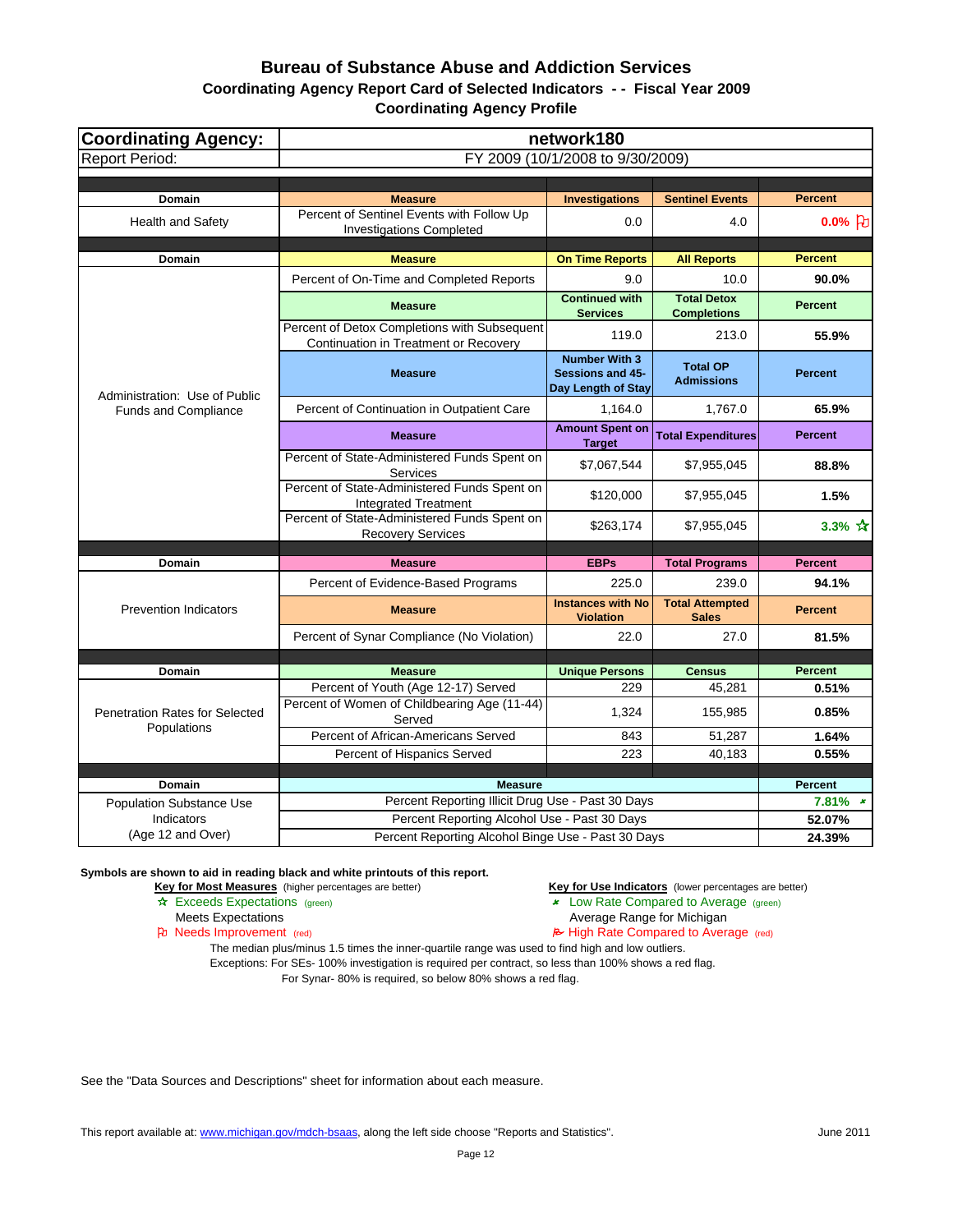**Coordinating Agency Report Card of Selected Indicators - - Fiscal Year 2009**

**Coordinating Agency Profile**

| <b>Coordinating Agency:</b>           | <b>Northern Michigan Substance Abuse Services</b>                                     |                                                                |                                          |                          |
|---------------------------------------|---------------------------------------------------------------------------------------|----------------------------------------------------------------|------------------------------------------|--------------------------|
| <b>Report Period:</b>                 | FY 2009 (10/1/2008 to 9/30/2009)                                                      |                                                                |                                          |                          |
|                                       |                                                                                       |                                                                |                                          |                          |
| Domain                                | <b>Measure</b>                                                                        | <b>Investigations</b>                                          | <b>Sentinel Events</b>                   | <b>Percent</b>           |
| <b>Health and Safety</b>              | Percent of Sentinel Events with Follow Up<br><b>Investigations Completed</b>          | 0.0                                                            | 0.0                                      | <b>No SEs</b>            |
| Domain                                | <b>Measure</b>                                                                        | <b>On Time Reports</b>                                         | <b>All Reports</b>                       | <b>Percent</b>           |
|                                       | Percent of On-Time and Completed Reports                                              | 10.0                                                           | 10.0                                     | 100.0% ☆                 |
|                                       | <b>Measure</b>                                                                        | <b>Continued with</b><br><b>Services</b>                       | <b>Total Detox</b><br><b>Completions</b> | <b>Percent</b>           |
|                                       | Percent of Detox Completions with Subsequent<br>Continuation in Treatment or Recovery | 294.0                                                          | 702.0                                    | 41.9%                    |
| Administration: Use of Public         | <b>Measure</b>                                                                        | <b>Number With 3</b><br>Sessions and 45-<br>Day Length of Stay | <b>Total OP</b><br><b>Admissions</b>     | <b>Percent</b>           |
| Funds and Compliance                  | Percent of Continuation in Outpatient Care                                            | 2,951.0                                                        | 4.884.0                                  | 60.4%                    |
|                                       | <b>Measure</b>                                                                        | <b>Amount Spent on</b><br><b>Target</b>                        | <b>Total Expenditures</b>                | <b>Percent</b>           |
|                                       | Percent of State-Administered Funds Spent on<br>Services                              | \$10,037,764                                                   | \$11,251,171                             | 89.2%                    |
|                                       | Percent of State-Administered Funds Spent on<br><b>Integrated Treatment</b>           | \$162,610                                                      | \$11,251,171                             | 1.4%                     |
|                                       | Percent of State-Administered Funds Spent on<br><b>Recovery Services</b>              | \$0                                                            | \$11,251,171                             | $0.0%$ <sub>2</sub>      |
| Domain                                | <b>Measure</b>                                                                        | <b>EBPs</b>                                                    | <b>Total Programs</b>                    | <b>Percent</b>           |
|                                       | Percent of Evidence-Based Programs                                                    | 1,409.0                                                        | 1,409.0                                  | 100.0% ☆                 |
| <b>Prevention Indicators</b>          | <b>Measure</b>                                                                        | <b>Instances with No</b><br><b>Violation</b>                   | <b>Total Attempted</b><br><b>Sales</b>   | <b>Percent</b>           |
|                                       | Percent of Synar Compliance (No Violation)                                            | 59.0                                                           | 67.0                                     | 88.1%                    |
|                                       |                                                                                       |                                                                |                                          |                          |
| Domain                                | <b>Measure</b>                                                                        | <b>Unique Persons</b>                                          | <b>Census</b>                            | <b>Percent</b>           |
| <b>Penetration Rates for Selected</b> | Percent of Youth (Age 12-17) Served<br>Percent of Women of Childbearing Age (11-44)   | 409<br>2,470                                                   | 50,116<br>191,241                        | 0.82%<br>1.29%           |
| Populations                           | Served                                                                                |                                                                |                                          |                          |
|                                       | Percent of African-Americans Served                                                   | 137                                                            | 7,199                                    | 1.90%                    |
|                                       | Percent of Hispanics Served                                                           | 152                                                            | 13,628                                   | 1.12% $\mathbf{\hat{x}}$ |
| Domain                                | <b>Measure</b>                                                                        |                                                                |                                          | <b>Percent</b>           |
| <b>Population Substance Use</b>       | Percent Reporting Illicit Drug Use - Past 30 Days                                     |                                                                |                                          | 8.01%                    |
| Indicators                            | Percent Reporting Alcohol Use - Past 30 Days                                          |                                                                |                                          | 55.92%                   |
| (Age 12 and Over)                     | Percent Reporting Alcohol Binge Use - Past 30 Days                                    |                                                                |                                          | 24.74%                   |

**Symbols are shown to aid in reading black and white printouts of this report.**

**Key for Most Measures** (higher percentages are better) **Key for Use Indicators** (lower percentages are better)

- **A** Exceeds Expectations (green) **Low Rate Compared to Average** (green)
- Meets Expectations **Average Range for Michigan**<br> **Average Range for Michigan**<br> **Average Range for Michigan**<br> **Average Range for Michigan**<br> **Average Range for Michigan** 
	- $\blacktriangleright$  High Rate Compared to Average (red)

The median plus/minus 1.5 times the inner-quartile range was used to find high and low outliers.

Exceptions: For SEs- 100% investigation is required per contract, so less than 100% shows a red flag. For Synar- 80% is required, so below 80% shows a red flag.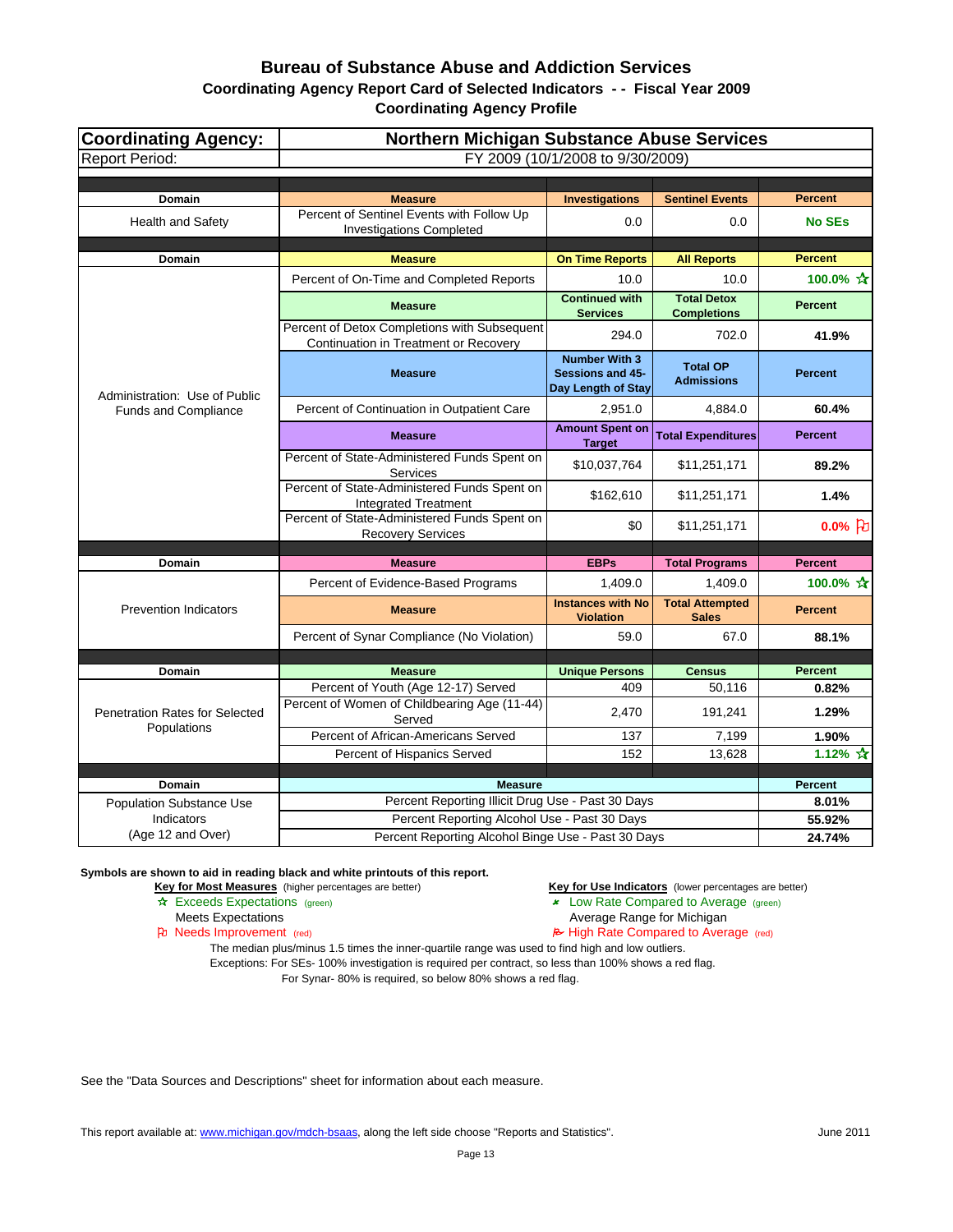**Coordinating Agency Report Card of Selected Indicators - - Fiscal Year 2009**

**Coordinating Agency Profile**

| <b>Coordinating Agency:</b>           | <b>Oakland County Health Division</b>                                                 |                                                                       |                                          |                      |
|---------------------------------------|---------------------------------------------------------------------------------------|-----------------------------------------------------------------------|------------------------------------------|----------------------|
| <b>Report Period:</b>                 | FY 2009 (10/1/2008 to 9/30/2009)                                                      |                                                                       |                                          |                      |
|                                       |                                                                                       |                                                                       |                                          |                      |
| Domain                                | <b>Measure</b>                                                                        | <b>Investigations</b>                                                 | <b>Sentinel Events</b>                   | <b>Percent</b>       |
| <b>Health and Safety</b>              | Percent of Sentinel Events with Follow Up<br><b>Investigations Completed</b>          | 0.0                                                                   | 0.0                                      | <b>No SEs</b>        |
| Domain                                | <b>Measure</b>                                                                        | <b>On Time Reports</b>                                                | <b>All Reports</b>                       | <b>Percent</b>       |
|                                       | Percent of On-Time and Completed Reports                                              | 10.0                                                                  | 10.0                                     | 100.0% ☆             |
|                                       | <b>Measure</b>                                                                        | <b>Continued with</b><br><b>Services</b>                              | <b>Total Detox</b><br><b>Completions</b> | <b>Percent</b>       |
|                                       | Percent of Detox Completions with Subsequent<br>Continuation in Treatment or Recovery | 322.0                                                                 | 432.0                                    | 74.5% ☆              |
| Administration: Use of Public         | <b>Measure</b>                                                                        | <b>Number With 3</b><br><b>Sessions and 45-</b><br>Day Length of Stay | <b>Total OP</b><br><b>Admissions</b>     | <b>Percent</b>       |
| <b>Funds and Compliance</b>           | Percent of Continuation in Outpatient Care                                            | 2,125.0                                                               | 3,434.0                                  | 61.9%                |
|                                       | <b>Measure</b>                                                                        | <b>Amount Spent on</b><br><b>Target</b>                               | <b>Total Expenditures</b>                | <b>Percent</b>       |
|                                       | Percent of State-Administered Funds Spent on<br>Services                              | \$8,728,163                                                           | \$9,491,306                              | 92.0%                |
|                                       | Percent of State-Administered Funds Spent on<br><b>Integrated Treatment</b>           | \$1,264,062                                                           | \$9,491,306                              | 13.3% $\frac{1}{11}$ |
|                                       | Percent of State-Administered Funds Spent on<br><b>Recovery Services</b>              | \$3,407                                                               | \$9,491,306                              | $0.0%$ 凡             |
| Domain                                | <b>Measure</b>                                                                        | <b>EBPs</b>                                                           | <b>Total Programs</b>                    | <b>Percent</b>       |
|                                       | Percent of Evidence-Based Programs                                                    | 348.0                                                                 | 348.0                                    | 100.0% ☆             |
|                                       |                                                                                       | <b>Instances with No</b>                                              | <b>Total Attempted</b>                   |                      |
| <b>Prevention Indicators</b>          | <b>Measure</b>                                                                        | <b>Violation</b>                                                      | <b>Sales</b>                             | <b>Percent</b>       |
|                                       | Percent of Synar Compliance (No Violation)                                            | 45.0                                                                  | 50.0                                     | 90.0%                |
|                                       |                                                                                       |                                                                       |                                          |                      |
| Domain                                | <b>Measure</b>                                                                        | <b>Unique Persons</b>                                                 | <b>Census</b>                            | <b>Percent</b>       |
| <b>Penetration Rates for Selected</b> | Percent of Youth (Age 12-17) Served<br>Percent of Women of Childbearing Age (11-44)   | 339<br>2,509                                                          | 75,232<br>303,090                        | 0.45%<br>0.83%       |
| Populations                           | Served<br>Percent of African-Americans Served                                         | 1,258                                                                 | 120,720                                  | 1.04%                |
|                                       | Percent of Hispanics Served                                                           | 135                                                                   | 28,999                                   | 0.47%                |
|                                       |                                                                                       |                                                                       |                                          |                      |
| Domain                                | <b>Measure</b>                                                                        |                                                                       |                                          | Percent              |
| <b>Population Substance Use</b>       | Percent Reporting Illicit Drug Use - Past 30 Days                                     |                                                                       |                                          | 8.75%                |
| Indicators                            | Percent Reporting Alcohol Use - Past 30 Days                                          |                                                                       |                                          | 60.69% $\approx$     |
| (Age 12 and Over)                     | Percent Reporting Alcohol Binge Use - Past 30 Days                                    |                                                                       |                                          | 24.47%               |

**Symbols are shown to aid in reading black and white printouts of this report.**

**Key for Most Measures** (higher percentages are better) **Key for Use Indicators** (lower percentages are better)

- **A** Exceeds Expectations (green) **Low Rate Compared to Average** (green)
- Meets Expectations **Average Range for Michigan**<br> **Average Range for Michigan**<br> **Average Range for Michigan**<br> **Average Range for Michigan**<br> **Average Range for Michigan** 
	- $\blacktriangleright$  High Rate Compared to Average (red)

The median plus/minus 1.5 times the inner-quartile range was used to find high and low outliers.

Exceptions: For SEs- 100% investigation is required per contract, so less than 100% shows a red flag. For Synar- 80% is required, so below 80% shows a red flag.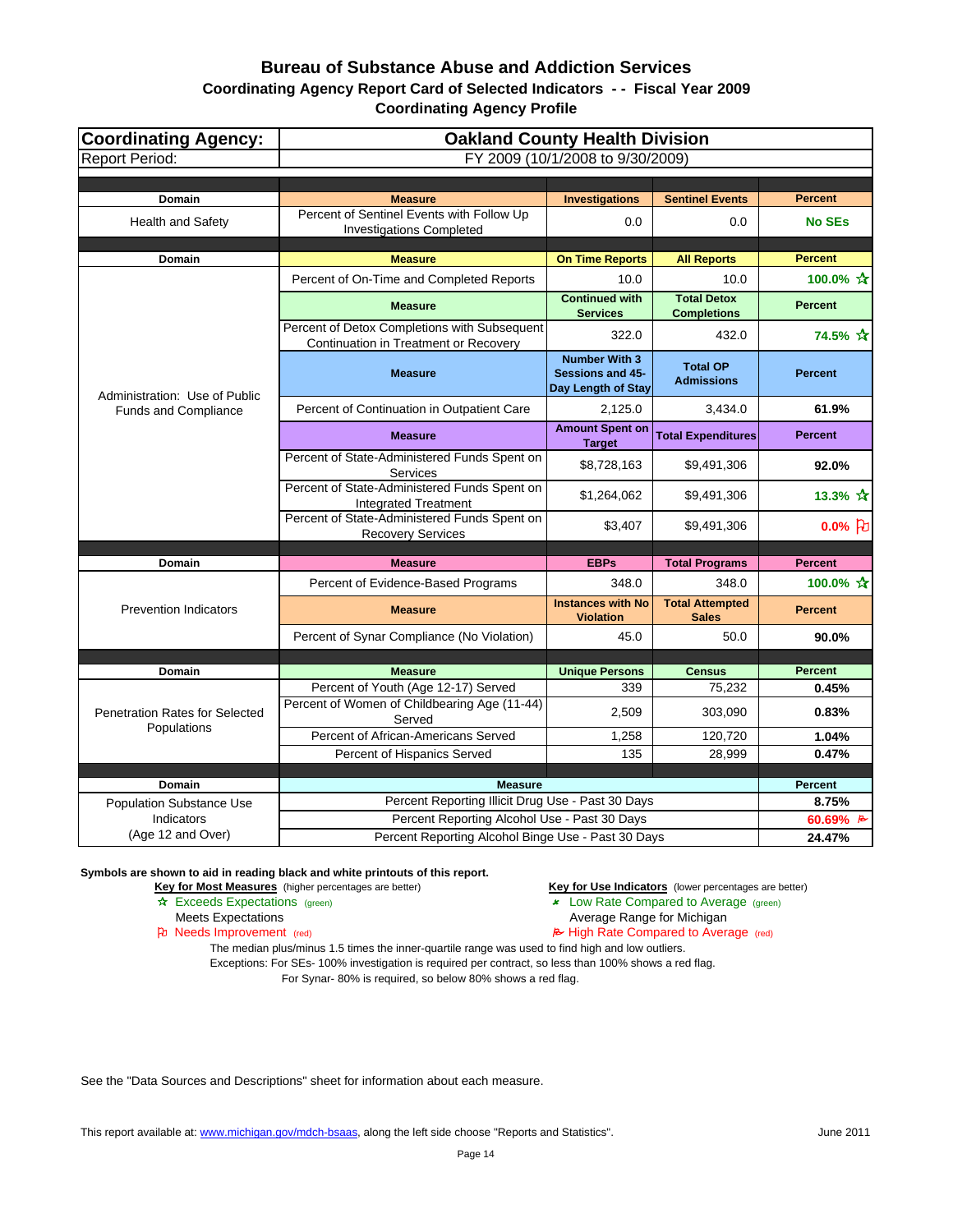## **Coordinating Agency Report Card of Selected Indicators - - Fiscal Year 2009**

**Coordinating Agency Profile**

| <b>Coordinating Agency:</b>                   | <b>Pathways to Healthy Living</b>                                                     |                                                                       |                                          |                       |
|-----------------------------------------------|---------------------------------------------------------------------------------------|-----------------------------------------------------------------------|------------------------------------------|-----------------------|
| <b>Report Period:</b>                         | FY 2009 (10/1/2008 to 9/30/2009)                                                      |                                                                       |                                          |                       |
|                                               |                                                                                       |                                                                       |                                          |                       |
| Domain                                        | <b>Measure</b>                                                                        | <b>Investigations</b>                                                 | <b>Sentinel Events</b>                   | <b>Percent</b>        |
| Health and Safety                             | Percent of Sentinel Events with Follow Up<br><b>Investigations Completed</b>          | 2.0                                                                   | 3.0                                      | 66.7% }               |
| Domain                                        | <b>Measure</b>                                                                        | <b>On Time Reports</b>                                                | <b>All Reports</b>                       | <b>Percent</b>        |
|                                               | Percent of On-Time and Completed Reports                                              | 10.0                                                                  | 10.0                                     | 100.0% ☆              |
|                                               | <b>Measure</b>                                                                        | <b>Continued with</b><br><b>Services</b>                              | <b>Total Detox</b><br><b>Completions</b> | <b>Percent</b>        |
|                                               | Percent of Detox Completions with Subsequent<br>Continuation in Treatment or Recovery | 70.0                                                                  | 88.0                                     | 79.5% ☆               |
| Administration: Use of Public                 | <b>Measure</b>                                                                        | <b>Number With 3</b><br><b>Sessions and 45-</b><br>Day Length of Stay | <b>Total OP</b><br><b>Admissions</b>     | <b>Percent</b>        |
| <b>Funds and Compliance</b>                   | Percent of Continuation in Outpatient Care                                            | 684.0                                                                 | 989.0                                    | 69.2% ☆               |
|                                               | <b>Measure</b>                                                                        | <b>Amount Spent on</b><br><b>Target</b>                               | <b>Total Expenditures</b>                | <b>Percent</b>        |
|                                               | Percent of State-Administered Funds Spent on<br>Services                              | \$3,516,240                                                           | \$3,700,982                              | 95.0% ☆               |
|                                               | Percent of State-Administered Funds Spent on<br><b>Integrated Treatment</b>           | \$40,771                                                              | \$3,700,982                              | 1.1%                  |
|                                               | Percent of State-Administered Funds Spent on<br><b>Recovery Services</b>              | \$0                                                                   | \$3,700,982                              | $0.0%$ [わ             |
| Domain                                        | <b>Measure</b>                                                                        | <b>EBPs</b>                                                           | <b>Total Programs</b>                    | <b>Percent</b>        |
|                                               | Percent of Evidence-Based Programs                                                    | 232.0                                                                 | 241.0                                    | 96.3%                 |
| <b>Prevention Indicators</b>                  | <b>Measure</b>                                                                        | <b>Instances with No</b><br><b>Violation</b>                          | <b>Total Attempted</b><br><b>Sales</b>   | <b>Percent</b>        |
|                                               | Percent of Synar Compliance (No Violation)                                            | 22.0                                                                  | 23.0                                     | 95.7% ☆               |
|                                               |                                                                                       |                                                                       |                                          |                       |
| <b>Domain</b>                                 | <b>Measure</b>                                                                        | <b>Unique Persons</b>                                                 | <b>Census</b>                            | <b>Percent</b>        |
|                                               | Percent of Youth (Age 12-17) Served                                                   | 132                                                                   | 11,369                                   | 1.16% $\frac{1}{11}$  |
| Penetration Rates for Selected<br>Populations | Percent of Women of Childbearing Age (11-44)<br>Served                                | 779                                                                   | 46,822                                   | 1.66% $*$             |
|                                               | Percent of African-Americans Served                                                   | 20                                                                    | 4,341                                    | 0.46% $\upbeta$       |
|                                               | Percent of Hispanics Served                                                           | 21                                                                    | 1,832                                    | 1.15% $\hat{X}$       |
| Domain                                        | <b>Measure</b>                                                                        |                                                                       |                                          | Percent               |
| Population Substance Use                      | Percent Reporting Illicit Drug Use - Past 30 Days                                     |                                                                       |                                          | 9.30%                 |
| Indicators                                    | Percent Reporting Alcohol Use - Past 30 Days                                          |                                                                       |                                          | 59.52%                |
| (Age 12 and Over)                             | Percent Reporting Alcohol Binge Use - Past 30 Days                                    |                                                                       |                                          | 29.15% $\overline{P}$ |

**Symbols are shown to aid in reading black and white printouts of this report.**

**Key for Most Measures** (higher percentages are better) **Key for Use Indicators** (lower percentages are better)

- **A** Exceeds Expectations (green) **Low Rate Compared to Average** (green)
- Meets Expectations **Average Range for Michigan**<br> **Average Range for Michigan**<br> **Average Range for Michigan**<br> **Average Range for Michigan**<br> **Average Range for Michigan** 
	- $\blacktriangleright$  High Rate Compared to Average (red)

The median plus/minus 1.5 times the inner-quartile range was used to find high and low outliers.

Exceptions: For SEs- 100% investigation is required per contract, so less than 100% shows a red flag. For Synar- 80% is required, so below 80% shows a red flag.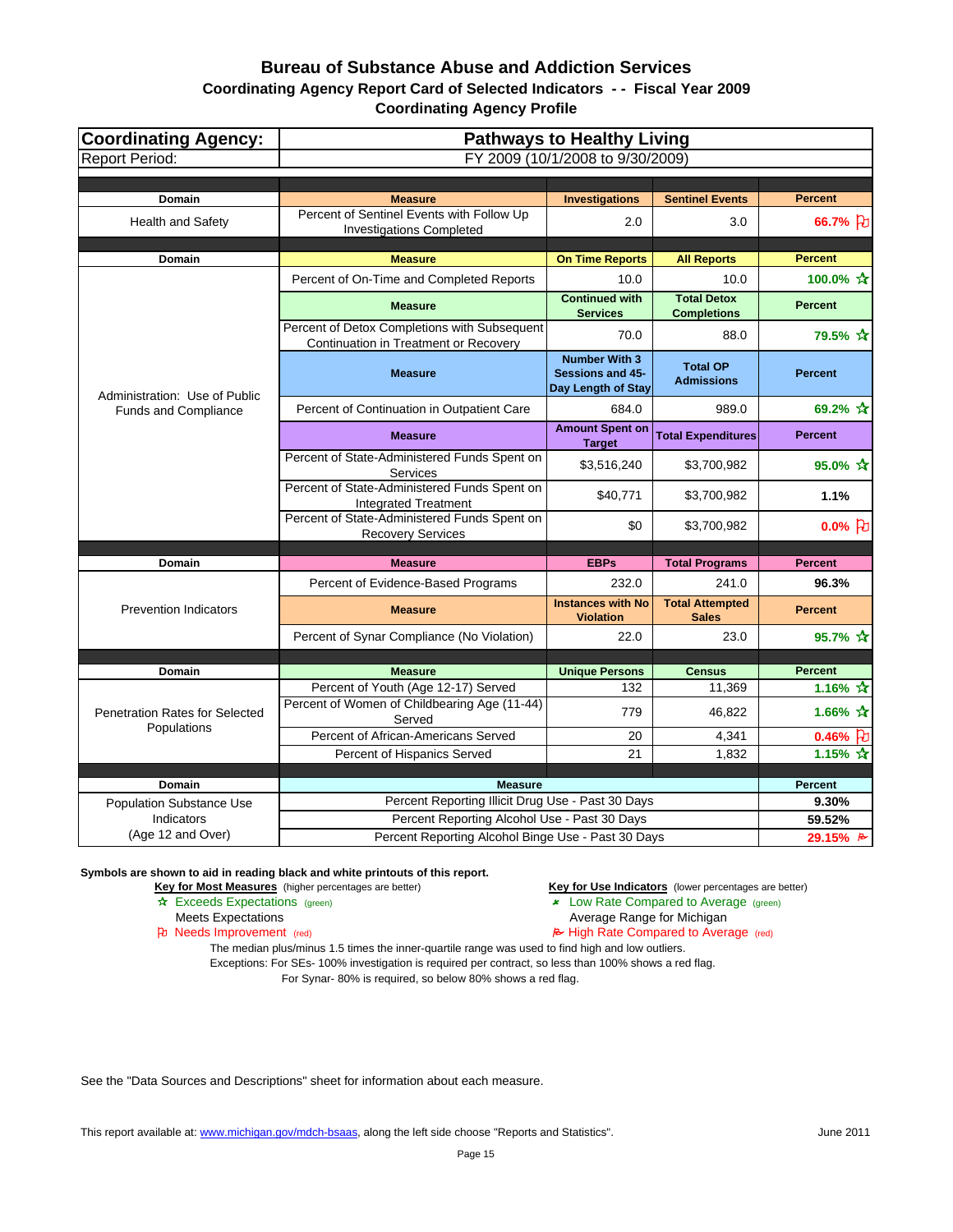## **Coordinating Agency Report Card of Selected Indicators - - Fiscal Year 2009**

**Coordinating Agency Profile**

| <b>Coordinating Agency:</b>           | <b>Saginaw County Department of Public Health</b>                                     |                                                                |                                          |                     |
|---------------------------------------|---------------------------------------------------------------------------------------|----------------------------------------------------------------|------------------------------------------|---------------------|
| <b>Report Period:</b>                 | FY 2009 (10/1/2008 to 9/30/2009)                                                      |                                                                |                                          |                     |
|                                       |                                                                                       |                                                                |                                          |                     |
| Domain                                | <b>Measure</b>                                                                        | <b>Investigations</b>                                          | <b>Sentinel Events</b>                   | <b>Percent</b>      |
| <b>Health and Safety</b>              | Percent of Sentinel Events with Follow Up<br><b>Investigations Completed</b>          | 0.0                                                            | 0.0                                      | <b>No SEs</b>       |
| <b>Domain</b>                         | <b>Measure</b>                                                                        | <b>On Time Reports</b>                                         | <b>All Reports</b>                       | <b>Percent</b>      |
|                                       | Percent of On-Time and Completed Reports                                              | 9.0                                                            | 10.0                                     | 90.0%               |
|                                       | <b>Measure</b>                                                                        | <b>Continued with</b><br><b>Services</b>                       | <b>Total Detox</b><br><b>Completions</b> | <b>Percent</b>      |
|                                       | Percent of Detox Completions with Subsequent<br>Continuation in Treatment or Recovery | 93.0                                                           | 204.0                                    | 45.6%               |
| Administration: Use of Public         | <b>Measure</b>                                                                        | <b>Number With 3</b><br>Sessions and 45-<br>Day Length of Stay | <b>Total OP</b><br><b>Admissions</b>     | <b>Percent</b>      |
| Funds and Compliance                  | Percent of Continuation in Outpatient Care                                            | 431.0                                                          | 817.0                                    | 52.8%               |
|                                       | <b>Measure</b>                                                                        | <b>Amount Spent on</b><br><b>Target</b>                        | <b>Total Expenditures</b>                | <b>Percent</b>      |
|                                       | Percent of State-Administered Funds Spent on<br>Services                              | \$2,762,406                                                    | \$3,187,239                              | 86.7%               |
|                                       | Percent of State-Administered Funds Spent on<br><b>Integrated Treatment</b>           | \$0                                                            | \$3,187,239                              | $0.0%$ 凡            |
|                                       | Percent of State-Administered Funds Spent on<br><b>Recovery Services</b>              | \$0                                                            | \$3,187,239                              | $0.0%$ <sub>2</sub> |
| Domain                                | <b>Measure</b>                                                                        | <b>EBPs</b>                                                    | <b>Total Programs</b>                    | <b>Percent</b>      |
|                                       |                                                                                       | 350.0                                                          | 372.0                                    | 94.1%               |
|                                       | Percent of Evidence-Based Programs                                                    |                                                                |                                          |                     |
| <b>Prevention Indicators</b>          | <b>Measure</b>                                                                        | <b>Instances with No</b><br><b>Violation</b>                   | <b>Total Attempted</b><br><b>Sales</b>   | <b>Percent</b>      |
|                                       | Percent of Synar Compliance (No Violation)                                            | 22.0                                                           | 26.0                                     | 84.6%               |
|                                       |                                                                                       |                                                                |                                          |                     |
| Domain                                | <b>Measure</b><br>Percent of Youth (Age 12-17) Served                                 | <b>Unique Persons</b>                                          | <b>Census</b>                            | <b>Percent</b>      |
| <b>Penetration Rates for Selected</b> | Percent of Women of Childbearing Age (11-44)                                          | 188<br>554                                                     | 20,709<br>57,999                         | 0.91%<br>0.96%      |
| Populations                           | Served<br>Percent of African-Americans Served                                         | 500                                                            | 39.112                                   | 1.28%               |
|                                       | Percent of Hispanics Served                                                           | 109                                                            | 14,075                                   | 0.77%               |
|                                       |                                                                                       |                                                                |                                          |                     |
| Domain                                | <b>Measure</b>                                                                        |                                                                |                                          | <b>Percent</b>      |
| <b>Population Substance Use</b>       | Percent Reporting Illicit Drug Use - Past 30 Days                                     |                                                                |                                          | 8.86%               |
| Indicators                            | Percent Reporting Alcohol Use - Past 30 Days                                          |                                                                |                                          | 54.76%              |
| (Age 12 and Over)                     | Percent Reporting Alcohol Binge Use - Past 30 Days                                    |                                                                |                                          | 25.74%              |

**Symbols are shown to aid in reading black and white printouts of this report.**

**Key for Most Measures** (higher percentages are better) **Key for Use Indicators** (lower percentages are better)

- **A** Exceeds Expectations (green) **Low Rate Compared to Average** (green)
- Meets Expectations **Average Range for Michigan**<br> **Average Range for Michigan**<br> **Average Range for Michigan**<br> **Average Range for Michigan**<br> **Average Range for Michigan** 
	- $\blacktriangleright$  High Rate Compared to Average (red)

The median plus/minus 1.5 times the inner-quartile range was used to find high and low outliers.

Exceptions: For SEs- 100% investigation is required per contract, so less than 100% shows a red flag. For Synar- 80% is required, so below 80% shows a red flag.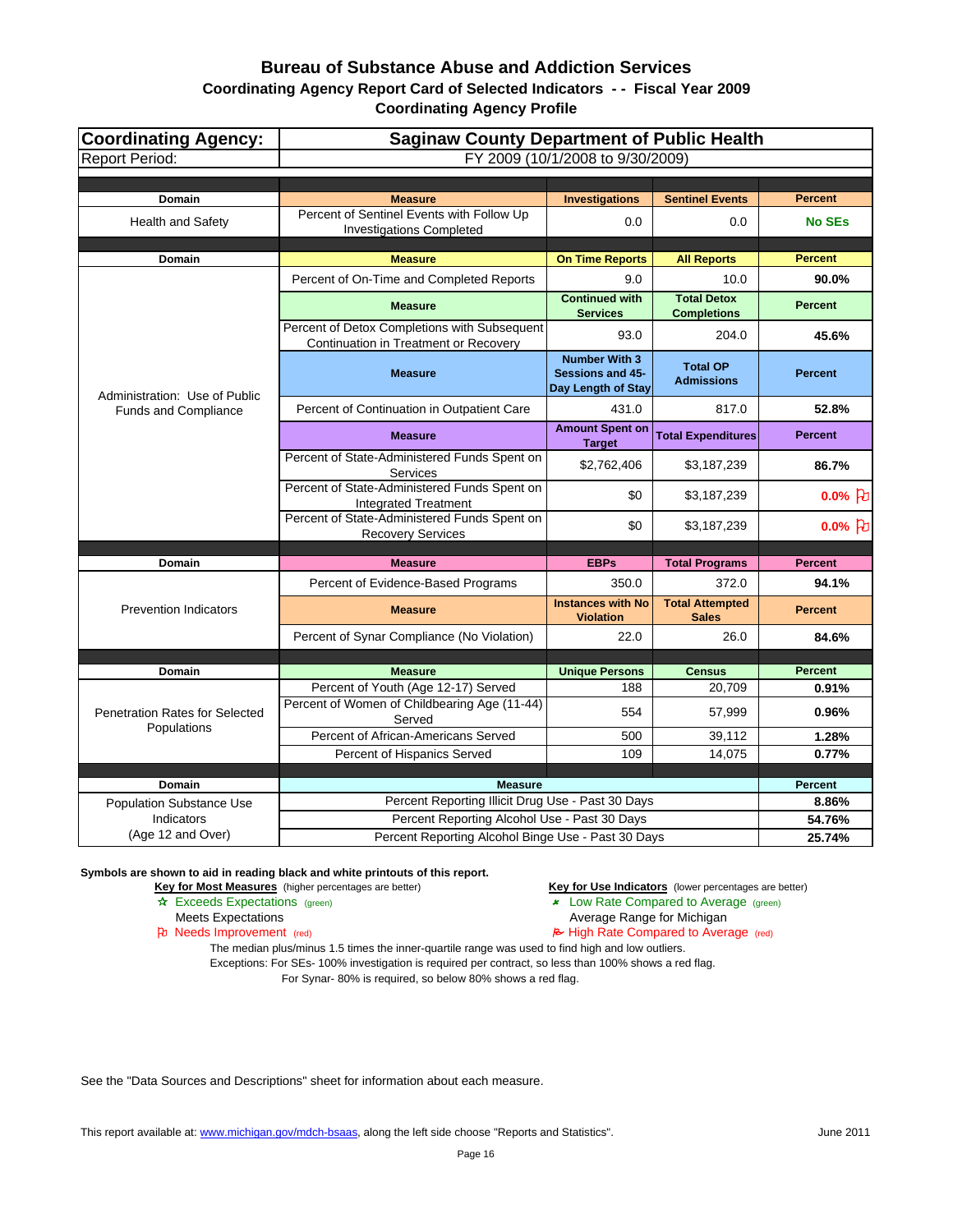#### **Coordinating Agency Report Card of Selected Indicators - - Fiscal Year 2009**

**Coordinating Agency Profile**

| <b>Coordinating Agency:</b>     | <b>St. Clair County Community Mental Health</b>                                                    |                                                                       |                                          |                    |
|---------------------------------|----------------------------------------------------------------------------------------------------|-----------------------------------------------------------------------|------------------------------------------|--------------------|
| <b>Report Period:</b>           | FY 2009 (10/1/2008 to 9/30/2009)                                                                   |                                                                       |                                          |                    |
|                                 |                                                                                                    |                                                                       |                                          |                    |
| Domain                          | <b>Measure</b>                                                                                     | <b>Investigations</b>                                                 | <b>Sentinel Events</b>                   | <b>Percent</b>     |
| Health and Safety               | Percent of Sentinel Events with Follow Up<br><b>Investigations Completed</b>                       | 1.0                                                                   | 1.0                                      | 100.0% ☆           |
| Domain                          | <b>Measure</b>                                                                                     | <b>On Time Reports</b>                                                | <b>All Reports</b>                       | <b>Percent</b>     |
|                                 | Percent of On-Time and Completed Reports                                                           | 10.0                                                                  | 10.0                                     | 100.0% ☆           |
|                                 | <b>Measure</b>                                                                                     | <b>Continued with</b><br><b>Services</b>                              | <b>Total Detox</b><br><b>Completions</b> | <b>Percent</b>     |
|                                 | Percent of Detox Completions with Subsequent<br>Continuation in Treatment or Recovery              | 119.0                                                                 | 175.0                                    | 68.0%              |
| Administration: Use of Public   | <b>Measure</b>                                                                                     | <b>Number With 3</b><br><b>Sessions and 45-</b><br>Day Length of Stay | <b>Total OP</b><br><b>Admissions</b>     | <b>Percent</b>     |
| <b>Funds and Compliance</b>     | Percent of Continuation in Outpatient Care                                                         | 654.0                                                                 | 1,075.0                                  | 60.8%              |
|                                 | <b>Measure</b>                                                                                     | <b>Amount Spent on</b><br><b>Target</b>                               | <b>Total Expenditures</b>                | <b>Percent</b>     |
|                                 | Percent of State-Administered Funds Spent on<br>Services                                           | \$2,336,307                                                           | \$3,218,274                              | 72.6% }            |
|                                 | Percent of State-Administered Funds Spent on<br><b>Integrated Treatment</b>                        | \$173,551                                                             | \$3,218,274                              | 5.4%               |
|                                 | Percent of State-Administered Funds Spent on<br><b>Recovery Services</b>                           | \$0                                                                   | \$3,218,274                              | $0.0%$ [わ          |
| Domain                          | <b>Measure</b>                                                                                     | <b>EBPs</b>                                                           | <b>Total Programs</b>                    | <b>Percent</b>     |
|                                 | Percent of Evidence-Based Programs                                                                 | 155.0                                                                 | 227.0                                    | 68.3% 刊            |
| <b>Prevention Indicators</b>    | <b>Measure</b>                                                                                     | <b>Instances with No</b><br><b>Violation</b>                          | <b>Total Attempted</b><br><b>Sales</b>   | <b>Percent</b>     |
|                                 | Percent of Synar Compliance (No Violation)                                                         | 25.0                                                                  | 30.0                                     | 83.3%              |
|                                 |                                                                                                    |                                                                       |                                          |                    |
| <b>Domain</b>                   | <b>Measure</b>                                                                                     | <b>Unique Persons</b>                                                 | <b>Census</b>                            | <b>Percent</b>     |
| Penetration Rates for Selected  | Percent of Youth (Age 12-17) Served<br>Percent of Women of Childbearing Age (11-44)                | 71<br>721                                                             | 20,377<br>78,971                         | $0.35%$ 2<br>0.91% |
| Populations                     | Served<br>Percent of African-Americans Served                                                      | 138                                                                   | 4,295                                    | 3.21% ☆            |
|                                 | Percent of Hispanics Served                                                                        | 70                                                                    | 7,563                                    | 0.93%              |
|                                 |                                                                                                    |                                                                       |                                          |                    |
| Domain                          | <b>Measure</b>                                                                                     |                                                                       |                                          | <b>Percent</b>     |
| Population Substance Use        | Percent Reporting Illicit Drug Use - Past 30 Days                                                  |                                                                       |                                          | $7.44\%$ *         |
| Indicators<br>(Age 12 and Over) | Percent Reporting Alcohol Use - Past 30 Days<br>Percent Reporting Alcohol Binge Use - Past 30 Days |                                                                       |                                          | 56.60%             |
|                                 |                                                                                                    |                                                                       |                                          | 26.31%             |

**Symbols are shown to aid in reading black and white printouts of this report.**

**Key for Most Measures** (higher percentages are better) **Key for Use Indicators** (lower percentages are better)

- **A** Exceeds Expectations (green) **Low Rate Compared to Average** (green)
- Meets Expectations **Average Range for Michigan**<br> **Average Range for Michigan**<br> **Average Range for Michigan**<br> **Average Range for Michigan**<br> **Average Range for Michigan** 
	- $\blacktriangleright$  High Rate Compared to Average (red)

The median plus/minus 1.5 times the inner-quartile range was used to find high and low outliers.

Exceptions: For SEs- 100% investigation is required per contract, so less than 100% shows a red flag. For Synar- 80% is required, so below 80% shows a red flag.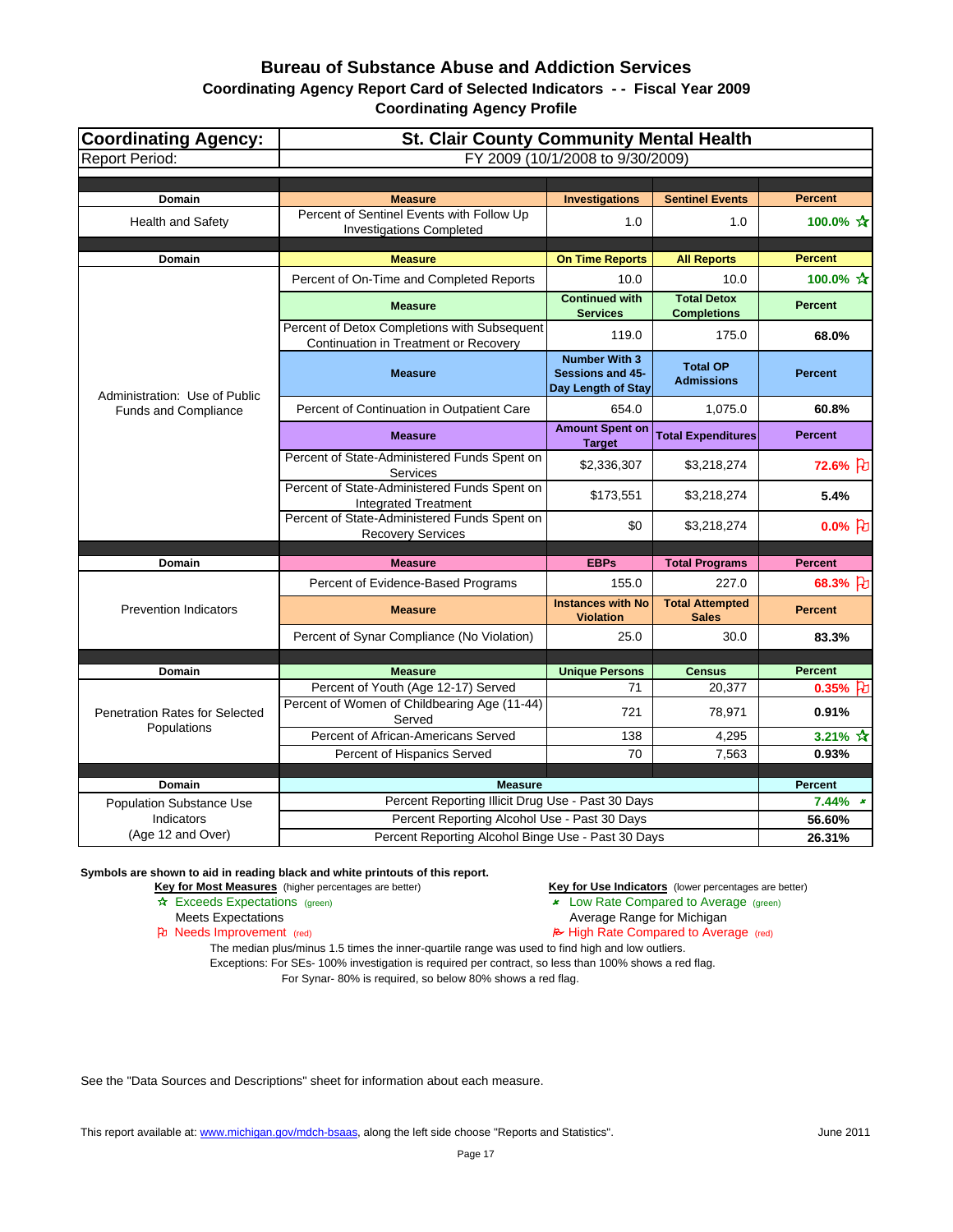**Coordinating Agency Report Card of Selected Indicators - - Fiscal Year 2009**

**Coordinating Agency Profile**

| <b>Coordinating Agency:</b>            | <b>Southeast Michigan Community Alliance (SEMCA)</b>                                  |                                                                       |                                          |                              |
|----------------------------------------|---------------------------------------------------------------------------------------|-----------------------------------------------------------------------|------------------------------------------|------------------------------|
| <b>Report Period:</b>                  | FY 2009 (10/1/2008 to 9/30/2009)                                                      |                                                                       |                                          |                              |
|                                        |                                                                                       |                                                                       |                                          |                              |
| Domain                                 | <b>Measure</b>                                                                        | <b>Investigations</b>                                                 | <b>Sentinel Events</b>                   | <b>Percent</b>               |
| <b>Health and Safety</b>               | Percent of Sentinel Events with Follow Up<br><b>Investigations Completed</b>          | 0.0                                                                   | 0.0                                      | <b>No SEs</b>                |
| Domain                                 | <b>Measure</b>                                                                        | <b>On Time Reports</b>                                                | <b>All Reports</b>                       | <b>Percent</b>               |
|                                        | Percent of On-Time and Completed Reports                                              | 10.0                                                                  | 10.0                                     | 100.0% ☆                     |
|                                        | <b>Measure</b>                                                                        | <b>Continued with</b><br><b>Services</b>                              | <b>Total Detox</b><br><b>Completions</b> | <b>Percent</b>               |
|                                        | Percent of Detox Completions with Subsequent<br>Continuation in Treatment or Recovery | 550.0                                                                 | 770.0                                    | 71.4%                        |
| Administration: Use of Public          | <b>Measure</b>                                                                        | <b>Number With 3</b><br><b>Sessions and 45-</b><br>Day Length of Stay | <b>Total OP</b><br><b>Admissions</b>     | <b>Percent</b>               |
| <b>Funds and Compliance</b>            | Percent of Continuation in Outpatient Care                                            | 1,253.0                                                               | 1,743.0                                  | 71.9% ☆                      |
|                                        | <b>Measure</b>                                                                        | <b>Amount Spent on</b><br><b>Target</b>                               | <b>Total Expenditures</b>                | <b>Percent</b>               |
|                                        | Percent of State-Administered Funds Spent on<br>Services                              | \$9,110,741                                                           | \$10,161,258                             | 89.7%                        |
|                                        | Percent of State-Administered Funds Spent on<br><b>Integrated Treatment</b>           | \$82,800                                                              | \$10,161,258                             | 0.8%                         |
|                                        | Percent of State-Administered Funds Spent on<br><b>Recovery Services</b>              | \$137,138                                                             | \$10,161,258                             | 1.3%                         |
| Domain                                 | <b>Measure</b>                                                                        | <b>EBPs</b>                                                           | <b>Total Programs</b>                    | <b>Percent</b>               |
|                                        | Percent of Evidence-Based Programs                                                    | 991.0                                                                 | 1,013.0                                  | 97.8%                        |
| <b>Prevention Indicators</b>           | <b>Measure</b>                                                                        | <b>Instances with No</b><br><b>Violation</b>                          | <b>Total Attempted</b><br><b>Sales</b>   | <b>Percent</b>               |
|                                        | Percent of Synar Compliance (No Violation)                                            | 55.0                                                                  | 66.0                                     | 83.3%                        |
|                                        |                                                                                       |                                                                       |                                          |                              |
| Domain                                 | <b>Measure</b>                                                                        | <b>Unique Persons</b>                                                 | <b>Census</b>                            | <b>Percent</b><br>0.24%<br>Æ |
| <b>Penetration Rates for Selected</b>  | Percent of Youth (Age 12-17) Served<br>Percent of Women of Childbearing Age (11-44)   | 186<br>1,697                                                          | 77,767<br>335,788                        | $0.51%$ 7                    |
| Populations                            | Served<br>Percent of African-Americans Served                                         | 741                                                                   | 99,762                                   | $0.74%$ 七                    |
|                                        | Percent of Hispanics Served                                                           | 105                                                                   | 33,150                                   | $0.32%$ FU                   |
|                                        |                                                                                       |                                                                       |                                          |                              |
| Domain                                 | <b>Measure</b><br>Percent Reporting Illicit Drug Use - Past 30 Days                   |                                                                       |                                          | <b>Percent</b>               |
| Population Substance Use<br>Indicators | Percent Reporting Alcohol Use - Past 30 Days                                          |                                                                       |                                          | 8.23%<br>54.99%              |
| (Age 12 and Over)                      | Percent Reporting Alcohol Binge Use - Past 30 Days                                    |                                                                       |                                          | 25.05%                       |

**Symbols are shown to aid in reading black and white printouts of this report.**

**Key for Most Measures** (higher percentages are better) **Key for Use Indicators** (lower percentages are better)

- **A** Exceeds Expectations (green) **Low Rate Compared to Average** (green)
- Meets Expectations **Average Range for Michigan**<br> **Average Range for Michigan**<br> **Average Range for Michigan**<br> **Average Range for Michigan**<br> **Average Range for Michigan** 
	- $\blacktriangleright$  High Rate Compared to Average (red)

The median plus/minus 1.5 times the inner-quartile range was used to find high and low outliers.

Exceptions: For SEs- 100% investigation is required per contract, so less than 100% shows a red flag.

For Synar- 80% is required, so below 80% shows a red flag.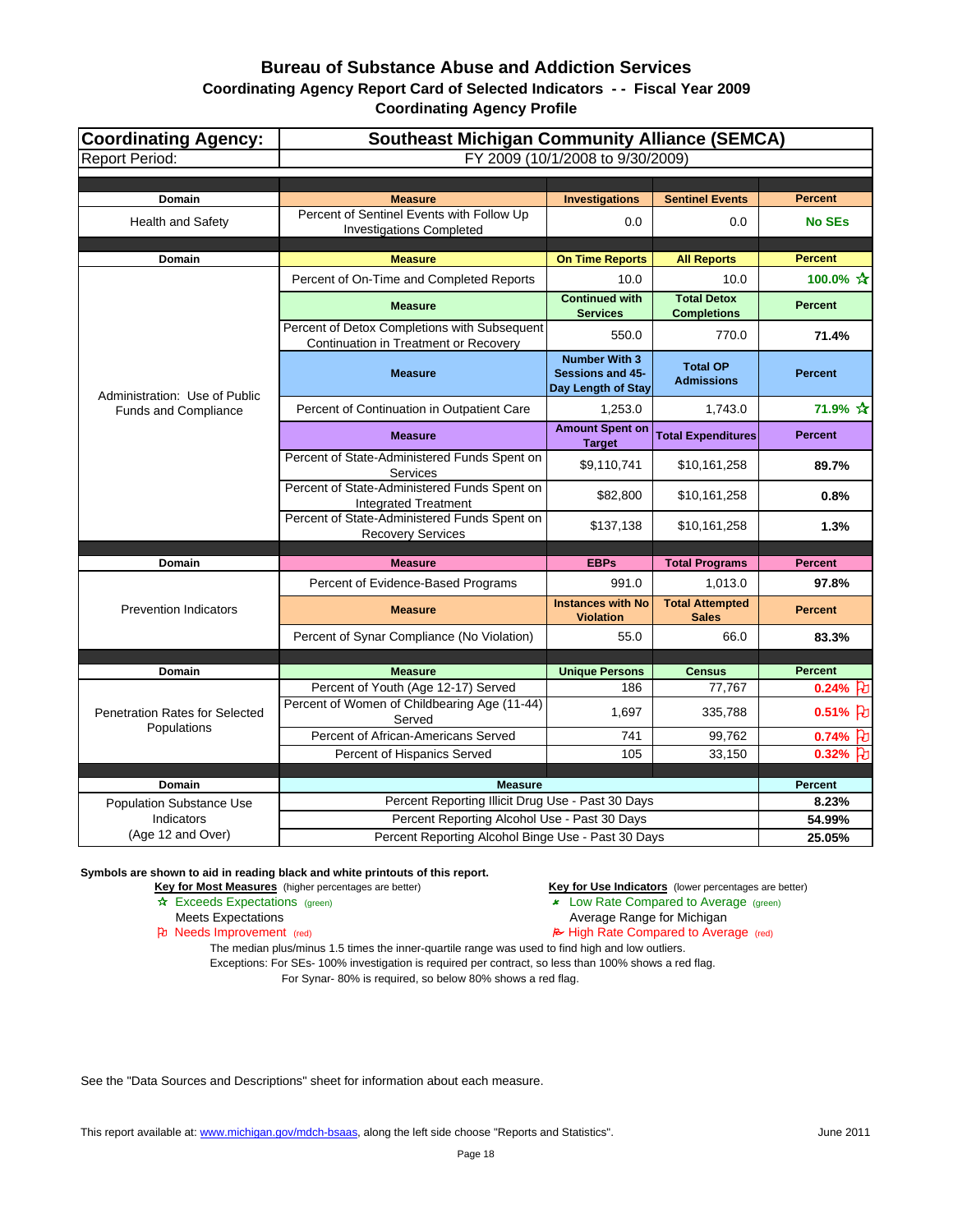## **Coordinating Agency Report Card of Selected Indicators - - Fiscal Year 2009**

**Coordinating Agency Profile**

| <b>Coordinating Agency:</b>                          | <b>Washtenaw Community Health Organization</b>                                        |                                                                       |                                          |                      |
|------------------------------------------------------|---------------------------------------------------------------------------------------|-----------------------------------------------------------------------|------------------------------------------|----------------------|
| <b>Report Period:</b>                                | FY 2009 (10/1/2008 to 9/30/2009)                                                      |                                                                       |                                          |                      |
|                                                      |                                                                                       |                                                                       |                                          |                      |
| Domain                                               | <b>Measure</b>                                                                        | <b>Investigations</b>                                                 | <b>Sentinel Events</b>                   | <b>Percent</b>       |
| <b>Health and Safety</b>                             | Percent of Sentinel Events with Follow Up<br><b>Investigations Completed</b>          | 0.0                                                                   | 0.0                                      | <b>No SEs</b>        |
| Domain                                               | <b>Measure</b>                                                                        | <b>On Time Reports</b>                                                | <b>All Reports</b>                       | <b>Percent</b>       |
|                                                      | Percent of On-Time and Completed Reports                                              | 9.0                                                                   | 10.0                                     | 90.0%                |
|                                                      | <b>Measure</b>                                                                        | <b>Continued with</b><br><b>Services</b>                              | <b>Total Detox</b><br><b>Completions</b> | <b>Percent</b>       |
|                                                      | Percent of Detox Completions with Subsequent<br>Continuation in Treatment or Recovery | 188.0                                                                 | 901.0                                    | 20.9% }              |
| Administration: Use of Public                        | <b>Measure</b>                                                                        | <b>Number With 3</b><br><b>Sessions and 45-</b><br>Day Length of Stay | <b>Total OP</b><br><b>Admissions</b>     | <b>Percent</b>       |
| <b>Funds and Compliance</b>                          | Percent of Continuation in Outpatient Care                                            | 178.0                                                                 | 326.0                                    | 54.6%                |
|                                                      | <b>Measure</b>                                                                        | <b>Amount Spent on</b><br><b>Target</b>                               | <b>Total Expenditures</b>                | <b>Percent</b>       |
|                                                      | Percent of State-Administered Funds Spent on<br>Services                              | \$4,778,731                                                           | \$5,518,754                              | 86.6%                |
|                                                      | Percent of State-Administered Funds Spent on<br><b>Integrated Treatment</b>           | \$88,117                                                              | \$5,518,754                              | 1.6%                 |
|                                                      | Percent of State-Administered Funds Spent on<br><b>Recovery Services</b>              | \$251,068                                                             | \$5,518,754                              | 4.5% $\frac{1}{100}$ |
| Domain                                               | <b>Measure</b>                                                                        | <b>EBPs</b>                                                           | <b>Total Programs</b>                    | <b>Percent</b>       |
|                                                      | Percent of Evidence-Based Programs                                                    | 294.0                                                                 | 296.0                                    | 99.3% $\frac{1}{11}$ |
| <b>Prevention Indicators</b>                         | <b>Measure</b>                                                                        | <b>Instances with No</b><br><b>Violation</b>                          | <b>Total Attempted</b><br><b>Sales</b>   | <b>Percent</b>       |
|                                                      | Percent of Synar Compliance (No Violation)                                            | 16.0                                                                  | 23.0                                     | 69.6% }              |
|                                                      |                                                                                       |                                                                       |                                          |                      |
| <b>Domain</b>                                        | <b>Measure</b>                                                                        | <b>Unique Persons</b>                                                 | <b>Census</b>                            | <b>Percent</b>       |
|                                                      | Percent of Youth (Age 12-17) Served                                                   | 98                                                                    | 29,103                                   | $0.34\%$ 2           |
| <b>Penetration Rates for Selected</b><br>Populations | Percent of Women of Childbearing Age (11-44)<br>Served                                | 1,112                                                                 | 131,894                                  | 0.84%                |
|                                                      | Percent of African-Americans Served                                                   | 523                                                                   | 40,419                                   | 1.29%                |
|                                                      | Percent of Hispanics Served                                                           | 53                                                                    | 10,792                                   | 0.49%                |
| Domain                                               | <b>Measure</b>                                                                        |                                                                       |                                          | Percent              |
| <b>Population Substance Use</b>                      | Percent Reporting Illicit Drug Use - Past 30 Days                                     |                                                                       |                                          | 9.93%                |
| Indicators                                           | Percent Reporting Alcohol Use - Past 30 Days                                          |                                                                       |                                          | 61.91% $\approx$     |
| (Age 12 and Over)                                    | Percent Reporting Alcohol Binge Use - Past 30 Days                                    |                                                                       |                                          | 25.76%               |

**Symbols are shown to aid in reading black and white printouts of this report.**

**Key for Most Measures** (higher percentages are better) **Key for Use Indicators** (lower percentages are better)

- **A** Exceeds Expectations (green) **Low Rate Compared to Average** (green)
- Meets Expectations **Average Range for Michigan**<br> **Average Range for Michigan**<br> **Average Range for Michigan**<br> **Average Range for Michigan**<br> **Average Range for Michigan** 
	- $\blacktriangleright$  High Rate Compared to Average (red)

The median plus/minus 1.5 times the inner-quartile range was used to find high and low outliers.

Exceptions: For SEs- 100% investigation is required per contract, so less than 100% shows a red flag. For Synar- 80% is required, so below 80% shows a red flag.